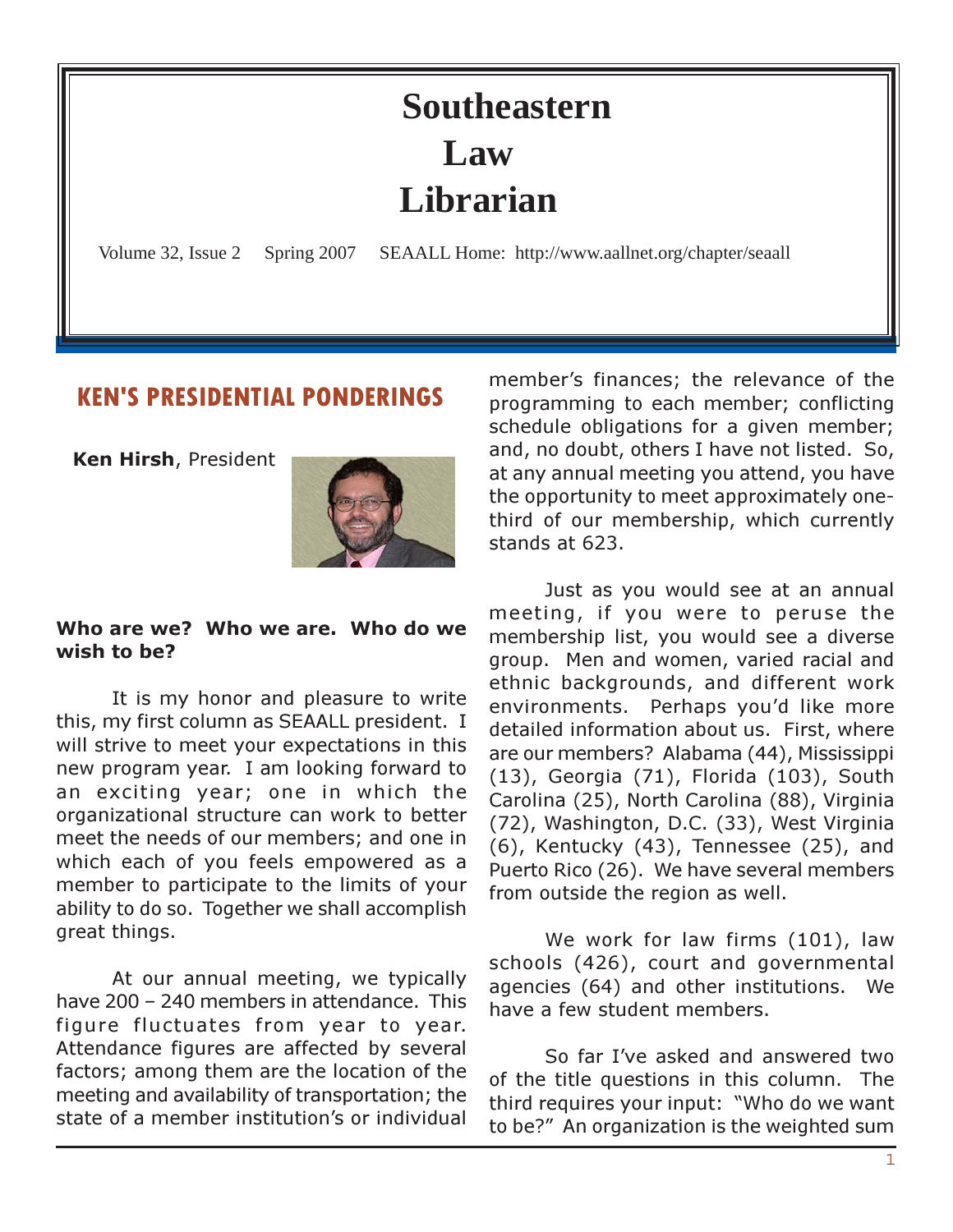total of its membership. What I mean by that sentence, is that an organization carries the qualities and characteristics its members choose to give it by their active participation. It gives back to members the resources the other members contribute to it. Organization leadership can – and should – help guide the organization's efforts. Members pick and choose how to spend the finite amount of time they can devote to organizational efforts.

As you might guess from the above description of SEAALL, with such a varied membership, our members share some common needs from their professional association, and some need something different or unique. So, this year I'd like to focus on meeting those needs. For some time our executive boards have been gathering information in preparation for strategic planning. This year we will move forward with a strategic planning initiative. I will appoint a special committee on strategic planning in late June. If you are interested in serving, or would like to suggest the name of another, please contact me at ken@law.duke.edu. If you have suggestions for the committee's charge, I'd like to hear that as well. The strategic plan is document that will set forth "Who we want to be." As I said, together we will do great things.

I will put on my former hat as chair of last year's program committee to acknowledge the assistance of key people

 $\_$  ,  $\_$  ,  $\_$  ,  $\_$  ,  $\_$  ,  $\_$  ,  $\_$  ,  $\_$  ,  $\_$  ,  $\_$  ,  $\_$ 

whose efforts made the meeting in Baton Rouge a success. Charlene Cain and Randy Thompson headed an outstanding effort by the local arrangements committee. Tim Coggins organized a terrific institute. Jim Heller and Sally Wiant put in extra effort organizing several great programs. Jim's work included setting up the blues performance on Saturday morning. Thanks again to all of you.















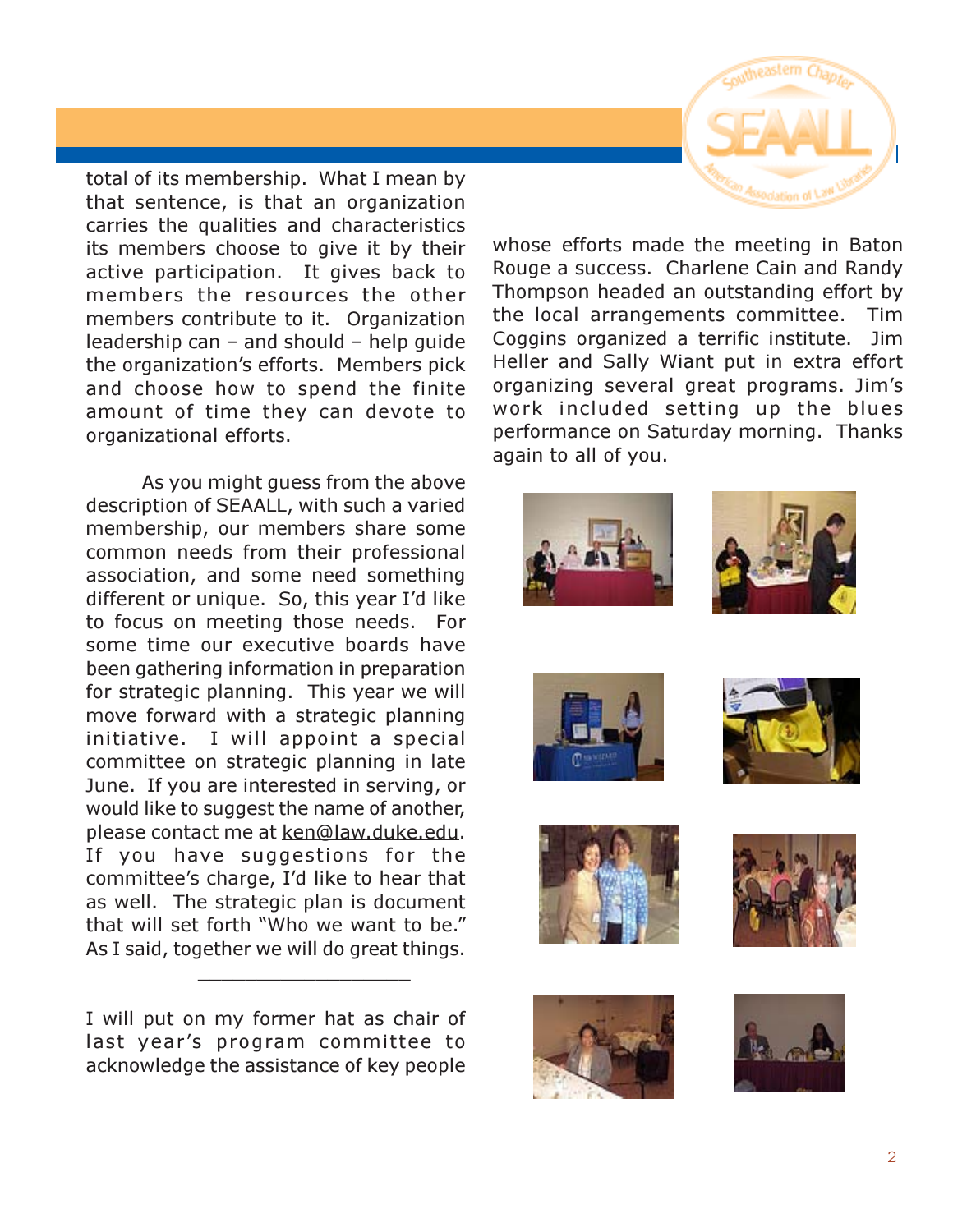

# SOUTHEASTERN LAW LIBRARIAN

The Southeastern Law Librarian (ISSN 0272-7560) is the official publication of the Southeastern Chapter of the American Association of Law Libraries. It is published quarterly and is distributed free to all SEAALL members. Editorial comments or submissions should be sent to:

Lisa Smith-Butler, Assistant Dean & Assistant Professor Nova Southeastern University, Shepard Broad Law Center Law Library & Technology Center 3305 College Ave. Ft. Lauderdale, FL 33314 [\(954\) 262-6211](mailto:melamut@email.unc.edu) smith-butlerl@nsu.law.nova.edu

Submissions may be sent in hardcopy or electronic format. Direct transmission via electronic mail is preferred, but all standard size diskettes are acceptable, if delivered in IBM-based Wordperfect, Word, or plain ASCII format.

#### Newsletter Deadlines are:

| Winter | January 30, 2007  |
|--------|-------------------|
| Spring | May 15, 2007      |
| Summer | July 31, 2007     |
| Fall   | November 30, 2007 |

The opinions in the columns are those of the authors and do not necessarily represent those of SEAALL. The Southeastern Law Librarian is not copyrighted; however, permission should be sought from the authors and credit given when quoting or photocopying materials from the publication.

# **CONTENTS**

[Ken's Presidential Ponderings](#page-0-0)

SEAALL Officers

SEAALL Briefs

SEAALL of Approval

From the Editor

Notes from a Newbie

Financial Statement

National Library Week

Have You Checked Out...?

Service to SEAALL Award

Are you 2.0?

Dueling Banjos...

Business Meeting Minutes



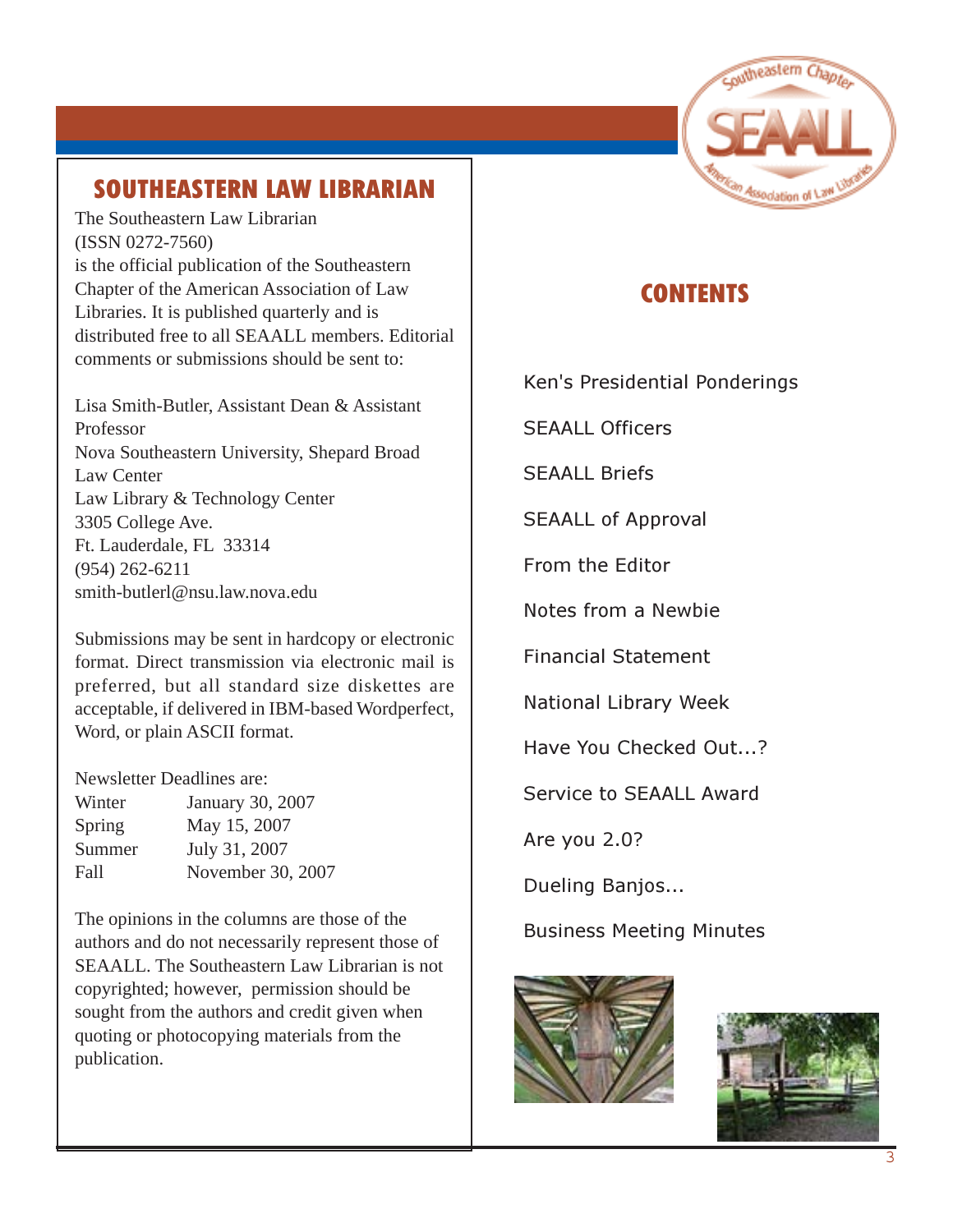# **SEAALL OFFICERS**

#### PRESIDENT Kenneth J. Hirsh

Director of Computing Services Duke University School of Law Box 90366 Durham, NC 27708-0366 Telephone: (919) 613-7155 Fax: (919) 613-7231 Email: [ken@law.duke.edu](mailto:ken@law.duke.edu)

#### VICE-PRESIDENT/PRESIDENT-**ELECT**

Amy Osborne Foreign & Internaional Law Specialist University of Kentucky Law Library 620 S. Limestone St. Lexington, KY 40506-0048 Phone: (859) 257-8347 Fax: (859) 323-4906 Email: amyo@uky.edu

# **SECRETARY**

#### Sally Wambold

Technical Services Librarian Law School Library University of Richmond Richmond, VA 23173 Telephone: (804) 289-8226 Fax: (804) 287-1845 [Email: swambold@richmond.edu](mailto:swambold@richmond.edu)

#### TREASURER Paula Tejeda

Associate Law Librarian Charles School of Law 81 Mary St. Charleston, SC 29403 Phone: (843) 329-1000 x312 Fax: (843) 329-0491 Email: ptejeda@charlestonlaw.org

#### IMMEDIATE PAST PRESIDENT Anne Klinefelter

Associate Director and Clinical Professor of Law Kathrine R. Everett Law Library University of North Carolina at Chapel Hill Campus Box #3385 Chapel Hill, NC 27599 Telephone: (919) 962-6202 Fax: (919) 962-1193 [E-mail: klinefel@email.unc.edu](mailto:klinefel@email.unc.edu)

#### MEMBERS-AT-LARGE Grace M. Mills

**Director** Florida A & M University, College of Law Library One North Orange Avenue Orlando, FL 32801 Telephone: (407) 254-3271 Fax: (407) 254-3273 Email: [grace.mills@famu.edu](mailto:grace.mills@famu.edu)

#### Nancy Adams

U.S. District Court Library Northern District of Georgia 75 Spring St., SW, Room 2356 Atlanta, GA 30303 Phone: (404) 215-1319 Fax: (404) 215-1320 Email: nancy\_adams@ca11.uscourts.gov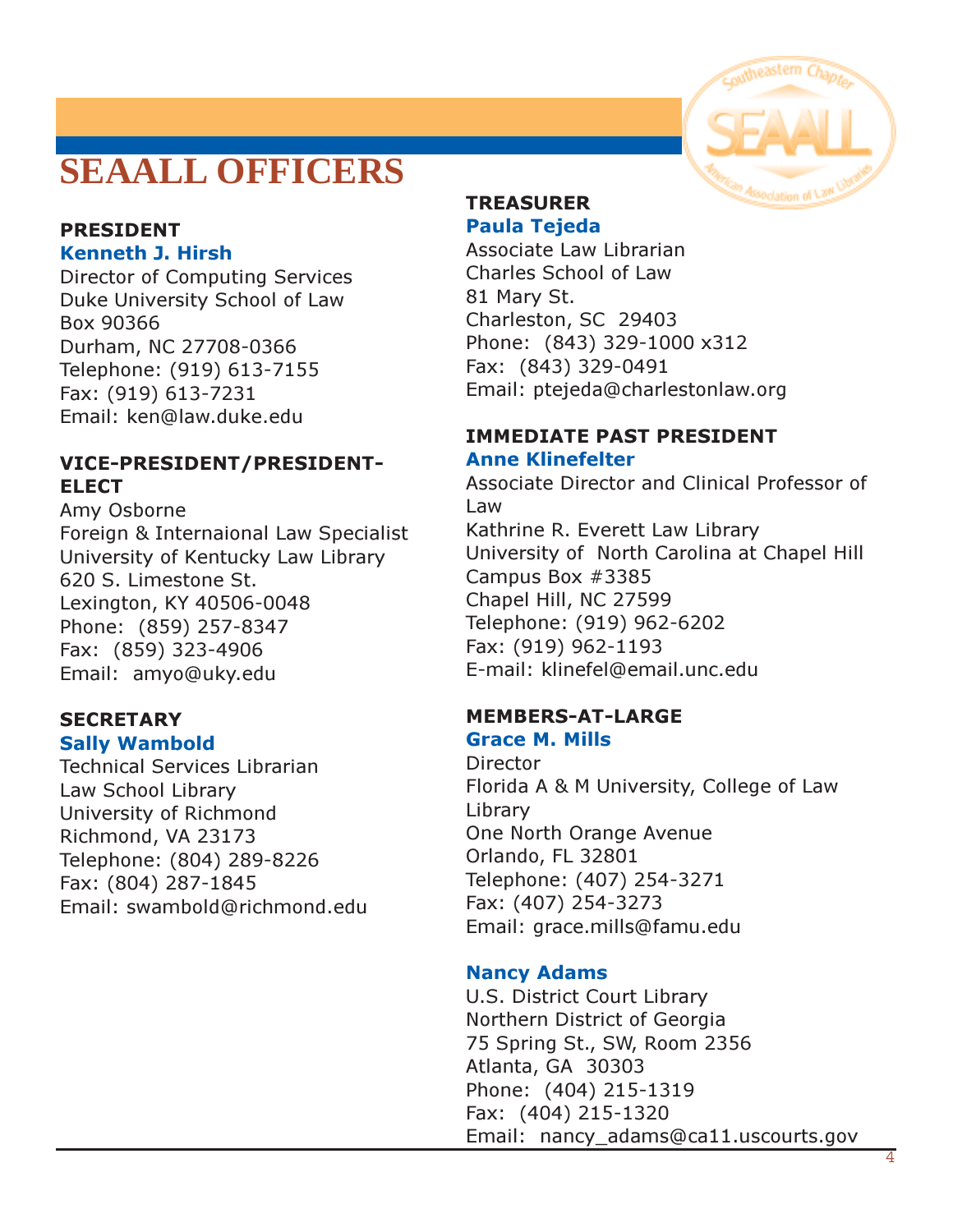

## SEAALL BRIEFS

compiled by Karin Den Bleyker, Director of Technical Services/Interlibrary Loan Mississippi College of Law Library DBleyker@mc.edu

#### DISTRICT OF COLUMBIA

#### American University

John A. Smith has joined the library faculty at the Pence Law Library, Washington College of Law, American University as Access Services Librarian. Smith graduated from Catholic University School of Library and Information Science in 2006. John was formerly the Serials and Technical Systems Coordinator at the Pence Law Library.

Ripple L. Weistling has also joined the library faculty of the Pence Law Library as Reference and Electronic Services Librarian. Weistling graduated from Catholic University School of Library and Information Science in May 2007 and formerly worked as an attorney specializing in environmental law.

#### FLORIDA

#### Florida A&M University Law Library

Grace M. Mills, Florida A&M University, College of Law, visited Beijing, Guilan and Shanghai during her trip to China this past November 11-18, 2006. She was a professional delegate for the U.S.-China Joint Education Conference held in Beijing

co-sponsored by People to People Ambassador Program and China Education Association for International Exchange. In addition to the scheduled visits to several Chinese educational institutions and landmarks Grace had the opportunity to visit the China University of Political Science and Law. She met Professors Yang Yuguan and Zeng Er-Shu and Officers Li Chi and Tang Yan to discuss the similarities and differences in Chinese and American academic law libraries. While there Grace also visited their law library facility and several Beijing landmarks. Professor Frank Y. Liu, of Duquesne, graciously facilitated these professional law meetings. Grace now has a Chinese name given to her by her Chinese law colleagues.

#### Nova Southeastern University, Shepard Broad Law Center, Law Library & Technology Center

Meg Kribble, Nova Southeastern University, Shepard Broad Law Center, submitted an entry, Day in the Second Life, to the AALL Day in the Life photo contest. In this photo, NSU law librarians are busy building a virtual library on the island of Cybrary City II in the Second Life Info Archipelago. Meg's entry placed first in the category of Librarians as Trailblazers in New Technology.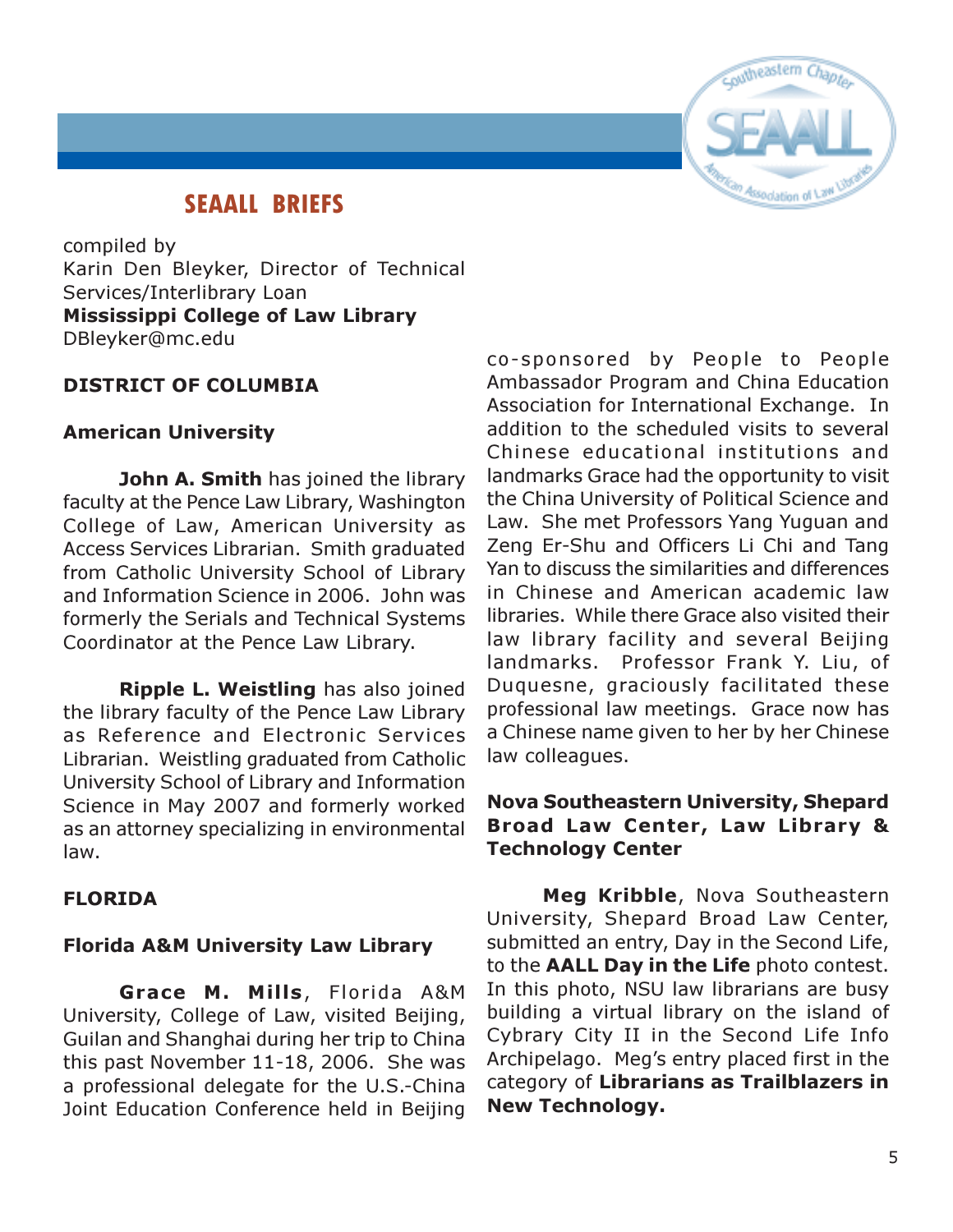#### GEORGIA



Georgia State University College of Law Library

Ronald Wheeler, Georgia State University College of Law Library submitted an entry, "Professor Nancy Johnson makes use of electronic polling technology to quiz her Advanced Legal Research class and show that administrative regulations can be fun" in the AALL Day in the Life contest. Ron's photo placed second in the Librarians as Teachers and Trainers category.

#### LOUISIANA

#### Southern University Law Center

Carol Avery Nicholson, Assistant Director for Technical Services, Kathrine R. Everett Law Library, University of North Carolina at Chapel Hill; Ruth Johnson Hill, Director of Library Services and Associate Professor of Law, Southern University Law Center; and Vicente Garces, Reference & Collection Development Librarian, University of Minnesota Law Library have authored Celebrating Diversity: A Legacy of Minority Leadership in AALL. The book is no. 71 in the AALL Publication Series, published by Hein, and features profiles of 32 minority law librarians along with survey responses from nearly 200 AALL minority librarians detailed in chapters 5-6 of the book. Please note - all royalties for this publication will be contributed to the AALL & Thomson/West George A. Strait Minority Scholarship Endowment Fund.

#### MISSISSIPPI

#### Mississippi College School of Law

The law library will undergo renovations of the second and third floor this summer. All departments and a core collection of law titles have been moved to the first floor of the library. Hopefully, this will enable the staff and administration to support the summer curriculum and the research needs of the local legal community. Regular public services and interlibrary loan service will resume at the end of August.

#### NORTH CAROLINA

#### Duke University Law Library

Duke University Law Library is pleased to announce the appointment of Lauren Collins to the position of Reference Librarian. Lauren began her new position on March 1, 2007. Lauren earned her M.L.S. from the University of Michigan and her J.D. from the University of North Carolina at Chapel Hill. She comes to Duke with experience in both law practice and professional law librarianship. Most recently, she served as Public Services Librarian/Instructional Services at WayneState University's Arthur Neef Law Library. Lauren will supervise the law library's Faculty Research Assistants Program in addition to teaching, faculty liaison and other reference services responsibilities.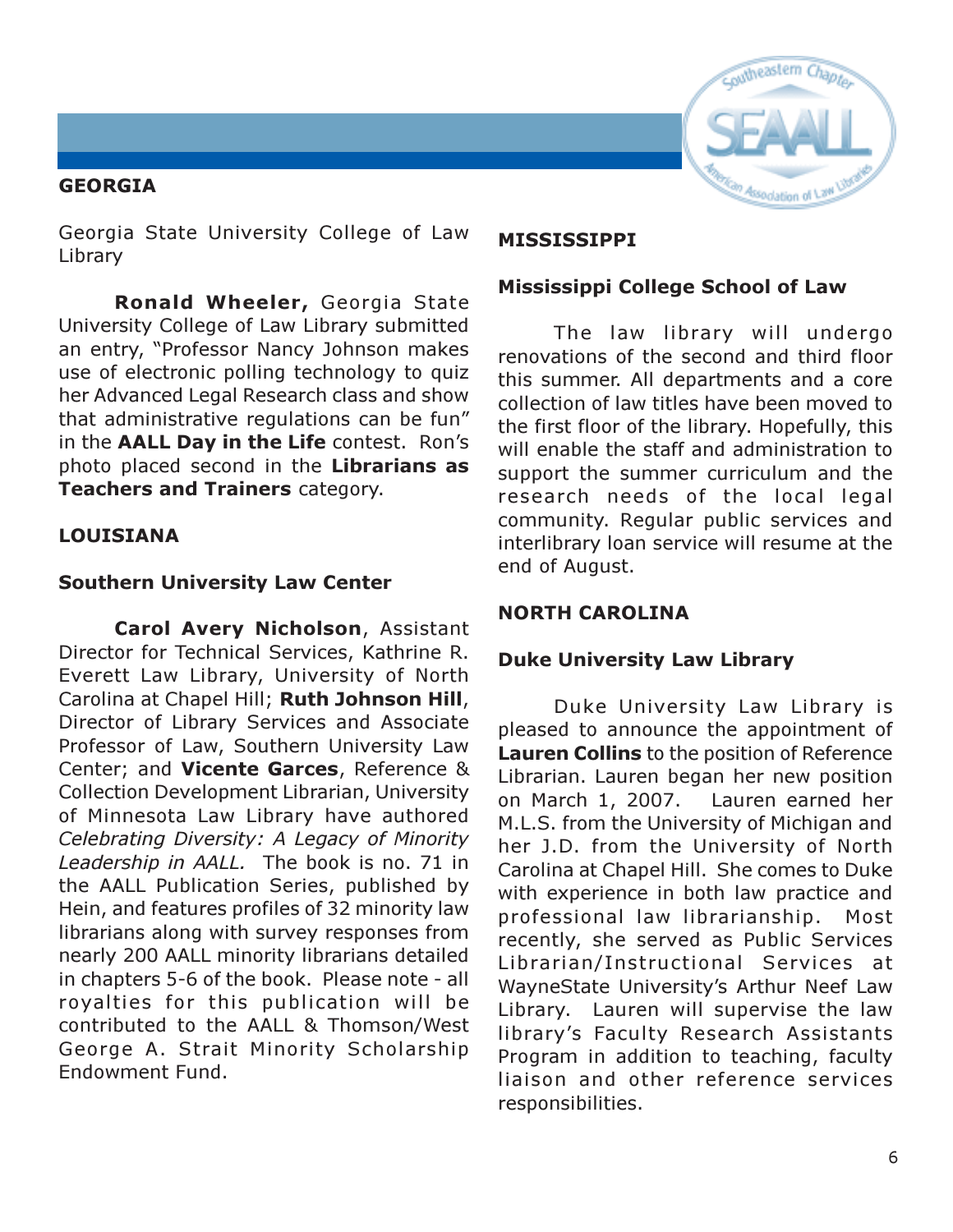

#### University of North Carolina

Carol Avery Nicholson, Assistant Director for Technical Services, Kathrine R. Everett Law Library, University of North Carolina at Chapel Hill; Ruth Johnson Hill, Director of Library Services and Associate Professor of Law, Southern University Law Center; and Vicente Garces, Reference & Collection Development Librarian, University of Minnesota Law Library have authored Celebrating Diversity: A Legacy of Minority Leadership in AALL. The book is no. 71 in the AALL Publication Series, published by Hein, and features profiles of 32 minority law librarians along with survey responses from nearly 200 AALL minority librarians detailed in chapters 5-6 of the book. Please note - all royalties for this publication will be contributed to the AALL & Thomson/West George A. Strait Minority Scholarship Endowment Fund.

Nick Sexton, a reference librarian at the Kathrine R. Everett Law Library at the University of North Carolina at Chapel Hill, has started a book review blog called The Random Reader. According to a description on its site, the blog will feature reviews "that cover an array of books, from all species of fiction and nonfiction, with publishing dates that range from ancient to modern." The address for the blog is http:// legalread.blogspot.com.

Anne Klinefelter has been announced as the new Director of the Law Library and Associate Professor of Law at the University of North Carolina at Chapel Hill. Currently the Interim Director and Associate Director

of the Law Library and Clincial Professor of Law at UNC, Anne is expected to move into the new position mid summer.

Two new reference librarians are joining the staff at UNC-CH. These librarians fill vacancies created last fall when Teresa **Stanton** moved to Berkeley as Foreign and Comparative Law Librarian and Megan Garton left to become Evening Reference Librarian at Tulane.

**Nikki Perry** comes to UNC late in May to take on the role of Reference/Electronic Resources Librarian. In addition to providing reference services, faculty liaison services, and teaching Advanced Legal Research, Nikki will evaluate electronic research tools and coordinate instruction in using those tools. She will also have primary responsibility for the content of the Law Library website. Nikki comes from North Carolina Central Law Library where she has been Reference Instructional Librarian since January of 2005. Nikki taught Legal Bibliography for five years and Advanced Legal Writing for three years at NCCU School of Law and served as the school's Director of Academic Support for over ten years.

Julie Kimbrough joins UNC in July as Reference/Faculty Services Librarian and will manage the library's Faculty Research Service in addition to providing reference services, faculty liaison services, and participating in the teaching of Advanced Legal Research. Julie comes to the Law Library of Congress where she has been a Legal Reference Specialist since June of 2004.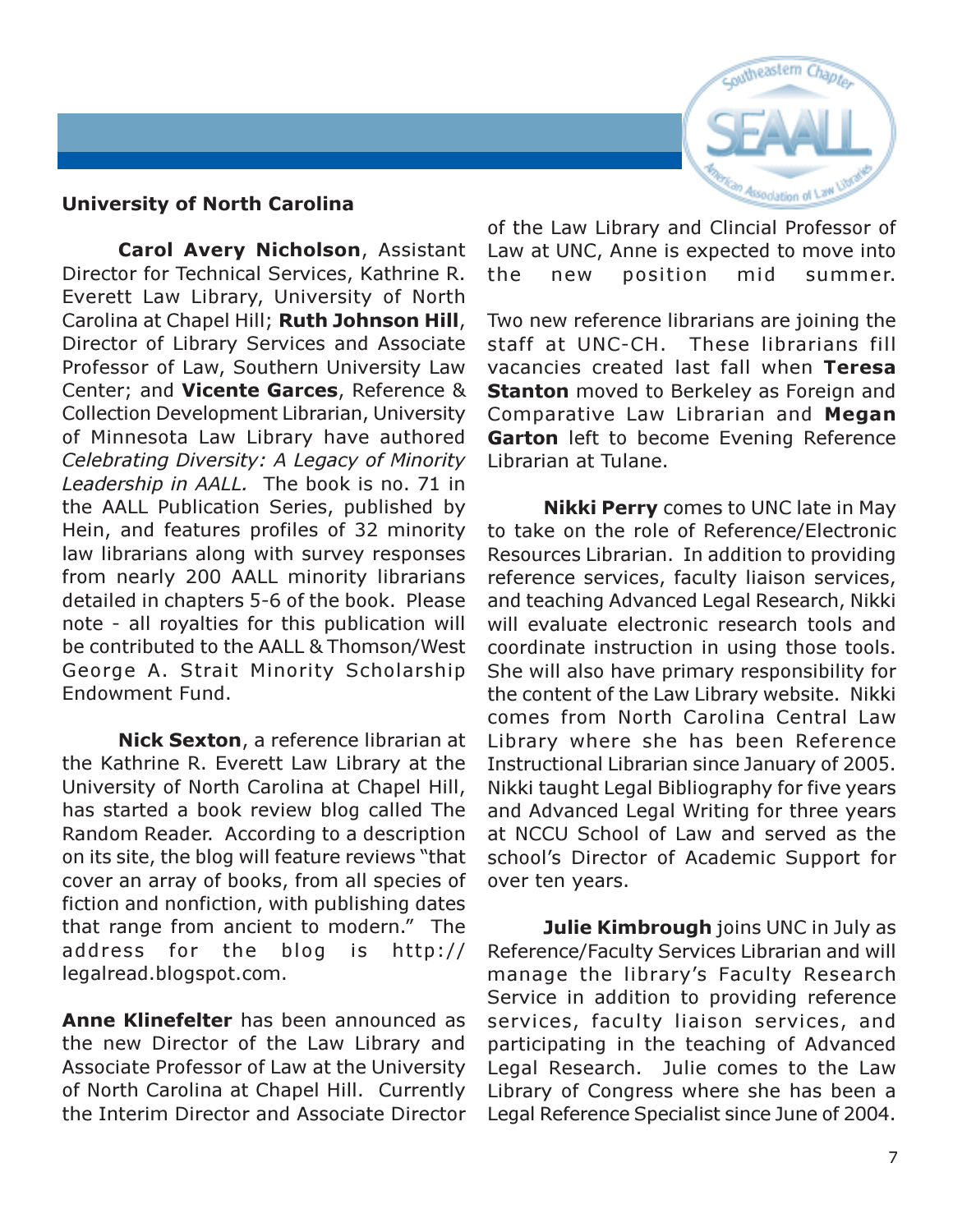Julie managed the Law Library of Congress government documents collection and has experience developing and managing a documents digitization project. Julie is a familiar face in the UNC Law Library since she served as the library's graduate assistant during 2003-04.

Upon Julie's arrival, Jim Sherwood will begin to shift his focus from managing the Faculty Research Service to develop an expertise in foreign and international law and legal research, taking on the role of Reference/Foreign and International Law Librarian.













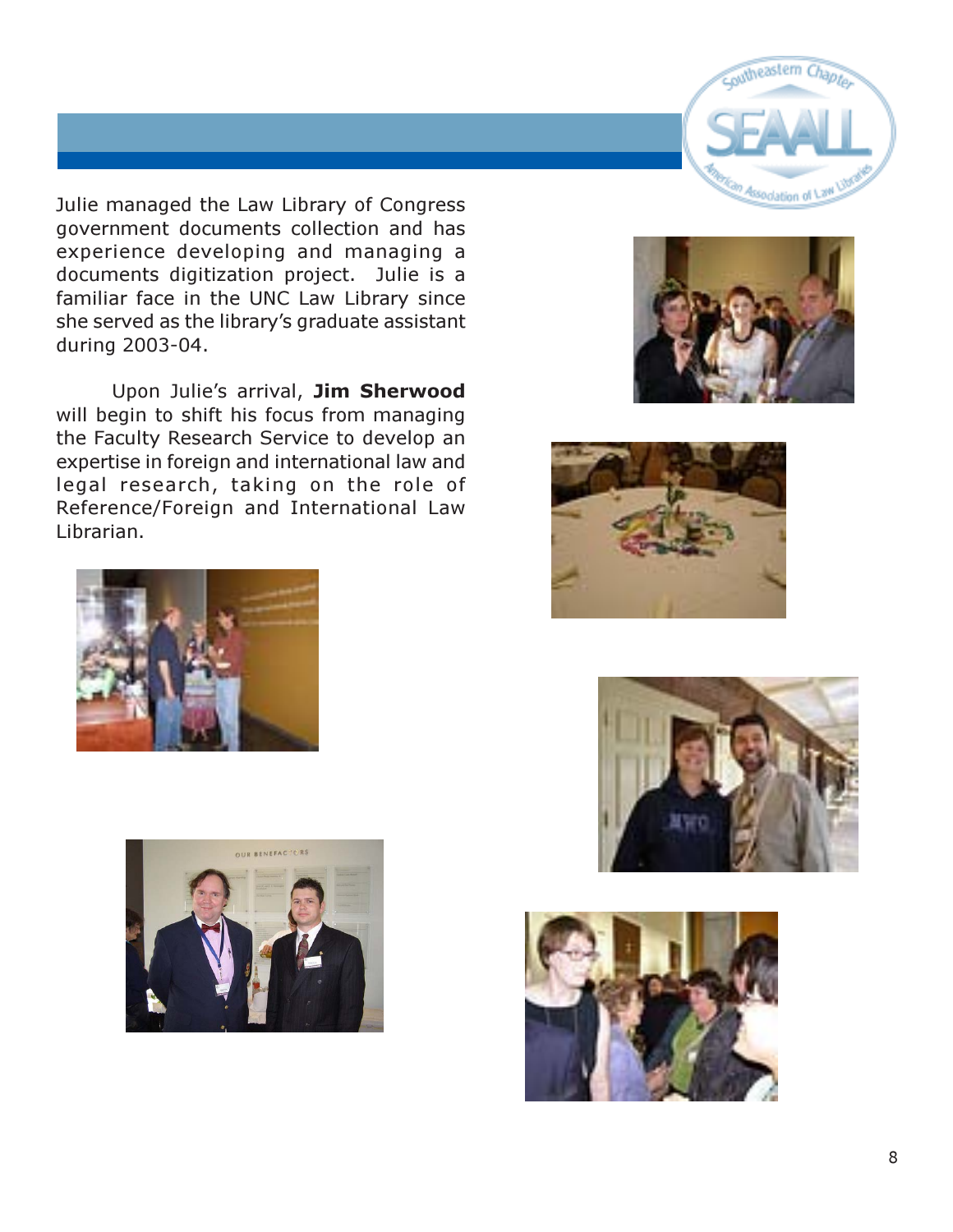# outheastern Chapter

# Conference 2007: A SEAALL of Approval

Rob Hudson , Reference & Instructional Services Librarian

Nova Southeastern University, Shepard Broad Law Center, Law Library & Technology Center

The Annual SEAAL Conference in Baton Rouge delivered what it promised: an opportunity to learn and have fun in Louisiana. For a first timer like me, this SEAALL Conference was notable for the nice size and organization (hats off to the local organizers BRAALL & NOALL). It was easy to register and find my way around the conference hotel. One notable feature of the conference hall & hotel is that it was an old brick railroad depot nicely converted into a Sheraton with huge glass atrium roofing; very impressive lighting in the hall and very comfortable. The conference hotel was just next to the Mississippi, and a little river boat was moored there for some quick gambling.

The Plenary sessions were interesting and the speakers engaging. I attended several of the sessions, covering subjects like 'setting up a library internship' and 'reinventing technical services.' I liked the manageable size of the presentation rooms. The bright yellow conference bag was definitely an eye catcher.

My conference highlight was the Friday night dinner at the Rural Life Museum just a few miles south of the conference hotel. Cajun food and music were served in the gorgeous outdoor area of the museum surrounded by folk art, trees, and historic buildings.

I'm looking forward to SEAALL next year in Virginia.



#### FROM THE EDITOR

As always, I'm looking for articles, photos, suggestions, and feedbck. Many thanks to all of you who have contriubted. Let us know what you'd like for the upcoming year. Join! Submit articles and photos. Share interesting projects and ideas from your library and your librarians. This is our newsletter so help make it count.

Send your submission or comments to [smith-butlerl@nsu.law.nova.edu](mailto:melamut@email.unc.edu)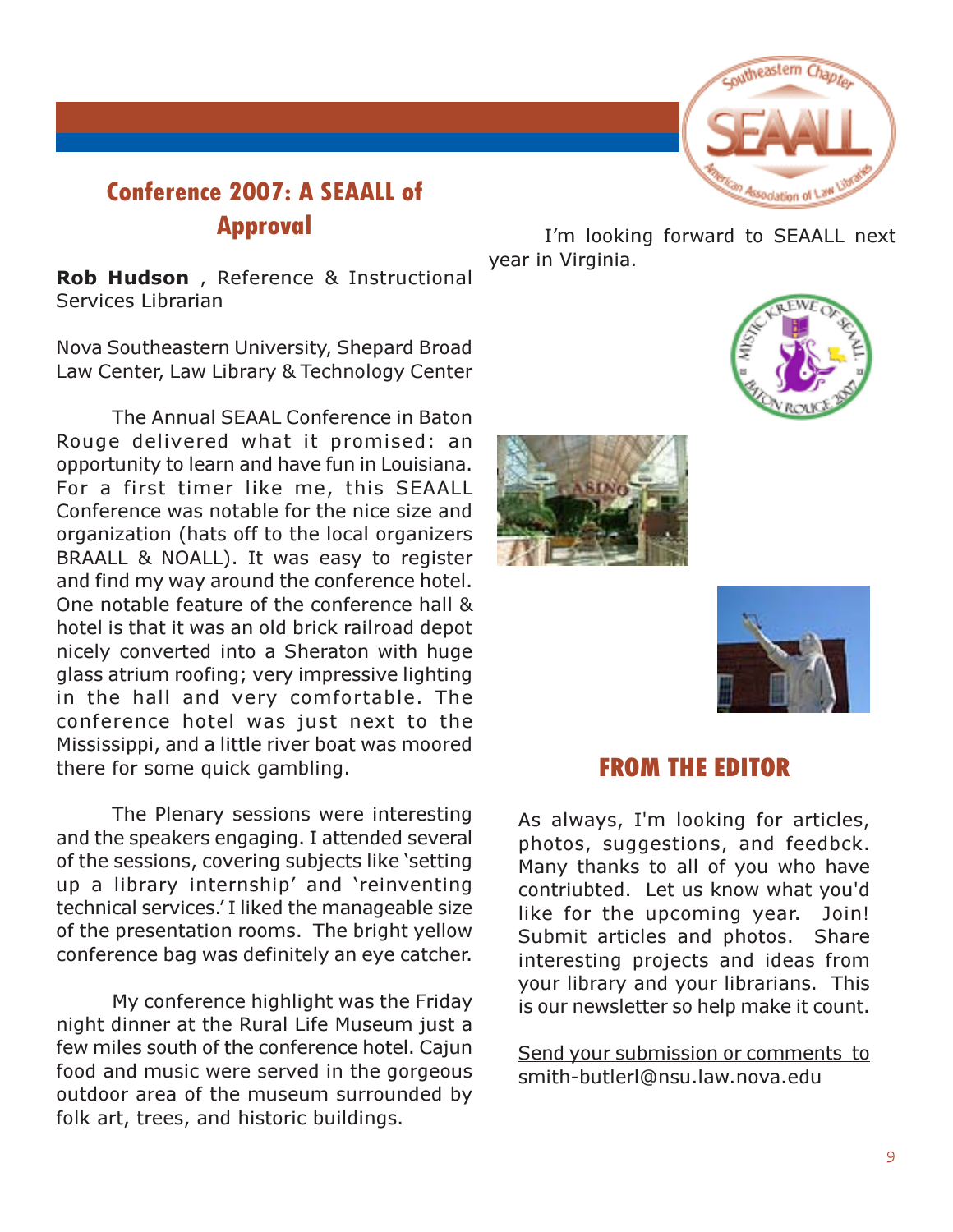## Notes from a Newbie

Katherine Brown, Faculty & Student Services Librarian, St. Thomas University School of Law Library

> Now and again thousands of memories converge, harmonize, arrange themselves around a central idea in a coherent form, and I write a story.

#### Katherine Anne Porter

Katherine Anne Porter, the writer, called Baton Rouge Louisiana her home for a period of time in her youth. Therefore, when I returned from the Southeastern Chapter of the American Association of Law Libraries annual conference with my mind filled with experiences and memories I took her advice. My story about the 2007 SEAALL conference begins prior to the conference because like any good story you need a little exposition to understand the context of the story before you can get into the meat of the work.

Hello, my name is Kathleen Brown, but I prefer Katie. I am a newbie librarian who moved across the United States from Seattle, Washington to Miami, Florida for my first librarian position. Last year, while in library school, I attended the AALL annual conference in St. Louis so I knew a little bit of what to expect at a librarian conference. Like most librarians, I am a planner by nature so a few weeks prior to the conference I began looking at the program for the conference and working out which sessions

I wanted to attend. I also took advantage of the request for volunteers that was sent to my inbox and signed up to work a few hours at the registration desk.

As the conference drew near, a touch of doubt spread into my thoughts. I began to wonder if the sessions would be over my head, that I may not get the opportunity to become friends with the other law librarians, or if I was going to snore so loud that my roommate would be forced to get a new room. I am very pleased to report that although these small doubts existed in my mind that none of them came to pass in reality. The day of the conference arrived and began very early in the morning with a 6AM flight out of Florida. From the moment I arrived in Baton Rouge, I began to meet my fellow law librarians. I was absolutely thrilled to discover how open and welcoming the members of SEALL are to new librarians. The conversations that I had with librarians, speakers, and vendors during the three days of the conference were all incredibly diverse and illuminating.

 I arrived to the hotel early on April  $12<sup>th</sup>$  and took advantage of the free time, eating lunch with the Associate director of St. Thomas Law Library Sonia Luna-Lomas and Amy Osborn the new SEALL Vice President, who I had met an hour earlier in the shuttle from the airport to the hotel. After lunch, Sonia and I explored downtown Baton Rouge. After only walking a few blocks, we began to understand and respect the slow pace of Louisiana as we enjoyed a cool breeze and discussed the stunning architecture of

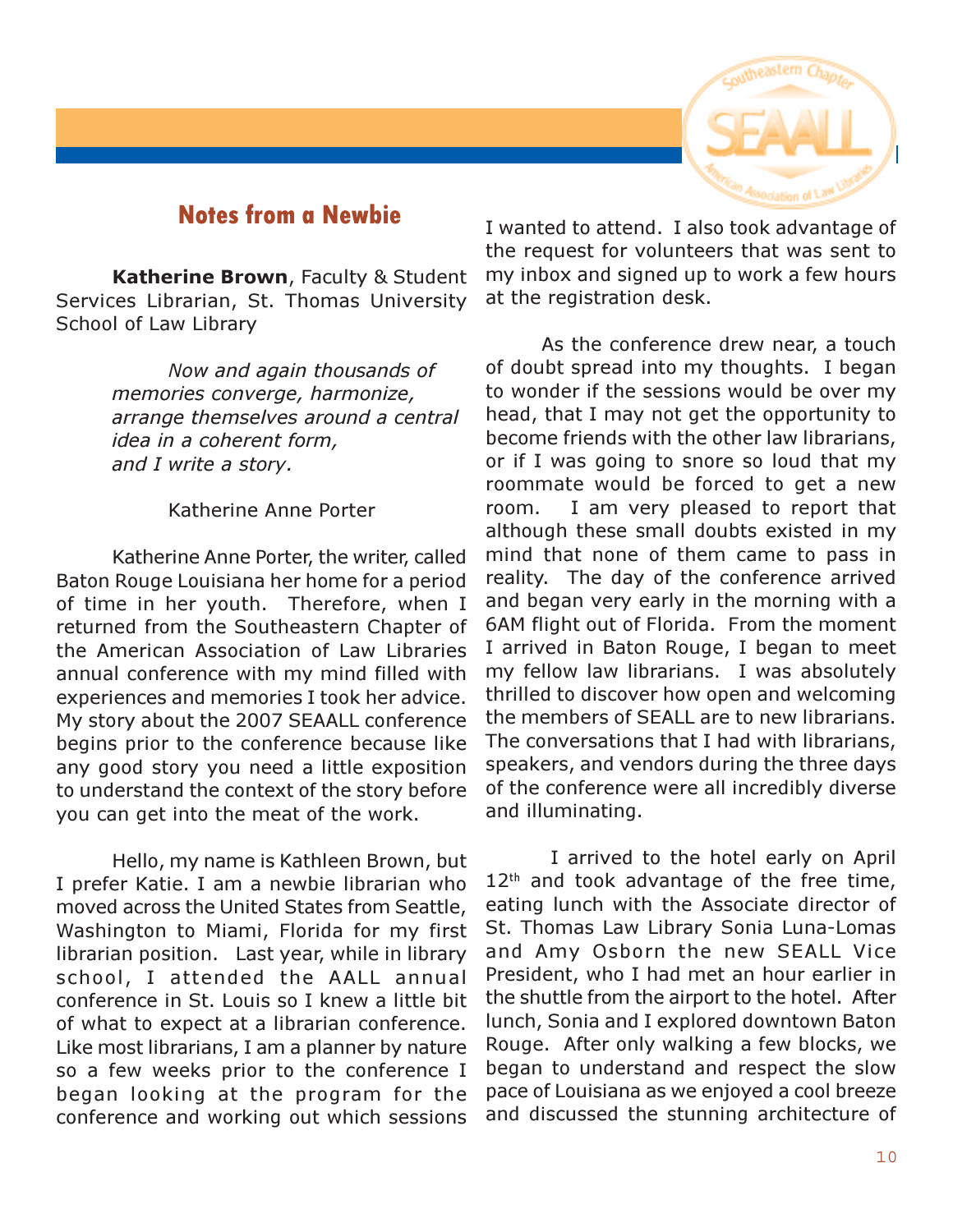

both the historical buildings and new construction.

Upon my return to the hotel, I joined up with some other librarians and participated in the two law library tours at the Southern University Law Center Library and the Louisiana State University Law Center Library. As a new member of law librarian profession, my exposure to different law libraries up to this point has been limited to the law library where I attended law school and my current place of employment. I derived a great deal of pleasure from seeing how other law libraries are arranged, how the staff handle food, drinks and student printing in the library, and having the opportunity to ask questions about enticing students to attend research refresher sessions. I came away from the tours with a number of ideas and some new acquaintances.

The Opening Reception that evening was in the new Baton Rouge Art Museum. The event appeared to me to be a huge success and I heard several groups of people, "oohing" and "ahhing" over both the art work and the food. I was informed by several of the locals that food is a huge part of the Baton Rouge experience. I must commend the coordinators of conference for allowing the attendee the opportunity to experience the many flavors of Louisiana. Personally, I took advantage of the opportunity to eat grits. Being able to eat one of my favorite southern dishes all weekend was a huge treat.

The conference learning sessions were also a splendid treat for me. Many of the



discussions and presentations were directly on point to projects at the St. Thomas law library. The handouts I received at these sessions have proven quite useful. In fact, several of the documents in the packet for the internship session, provided me with an excellent framework to create my own work product for our new intern.

Music played an important role in the conference experience. The members of SEAALL on more then one occasion found themselves delighted by the skillfulness and artistry of the Louisiana musicians. A story of my SEAALL experience would be incomplete without a few words about working at the registration desk. I always enjoy working registration at conferences because it furnishes me with the opportunity to place a name to a face when I register members or speakers for the conference. Working registration at the SEALL conference also provided me with another opportunity to sit down and talk to several of the local Louisiana law librarians and in a surprising turn of events allowed me to "refresh" my knitting skills.

Overall, my first SEAALL conference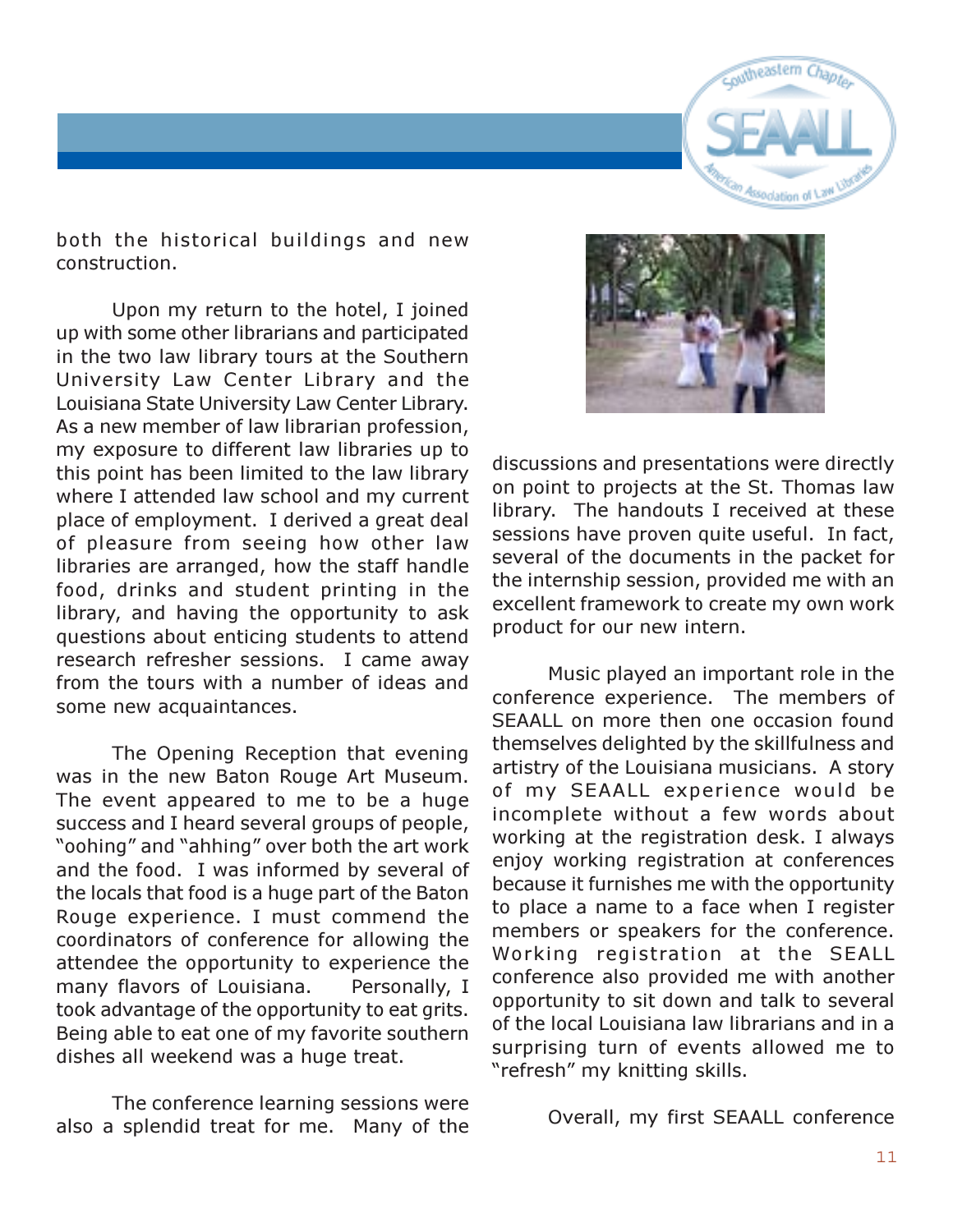

was a great success. I was able to explore new law libraries, learn and take home valuable insight, become educated on key law library topics, taste some local cuisine, hear some excellent music, and gather the motivation and drive to try to knit my mother a scarf. Yet, the experiences I will cherish most from the conference are the many times I was able to sitting down and talk with positive, exciting and encouraging law librarians from the Southeastern chapter of AALL. I truly believe that none of us will soon forget the laughter that we all shared in Baton Rouge when we were among our Law Librarian friends.















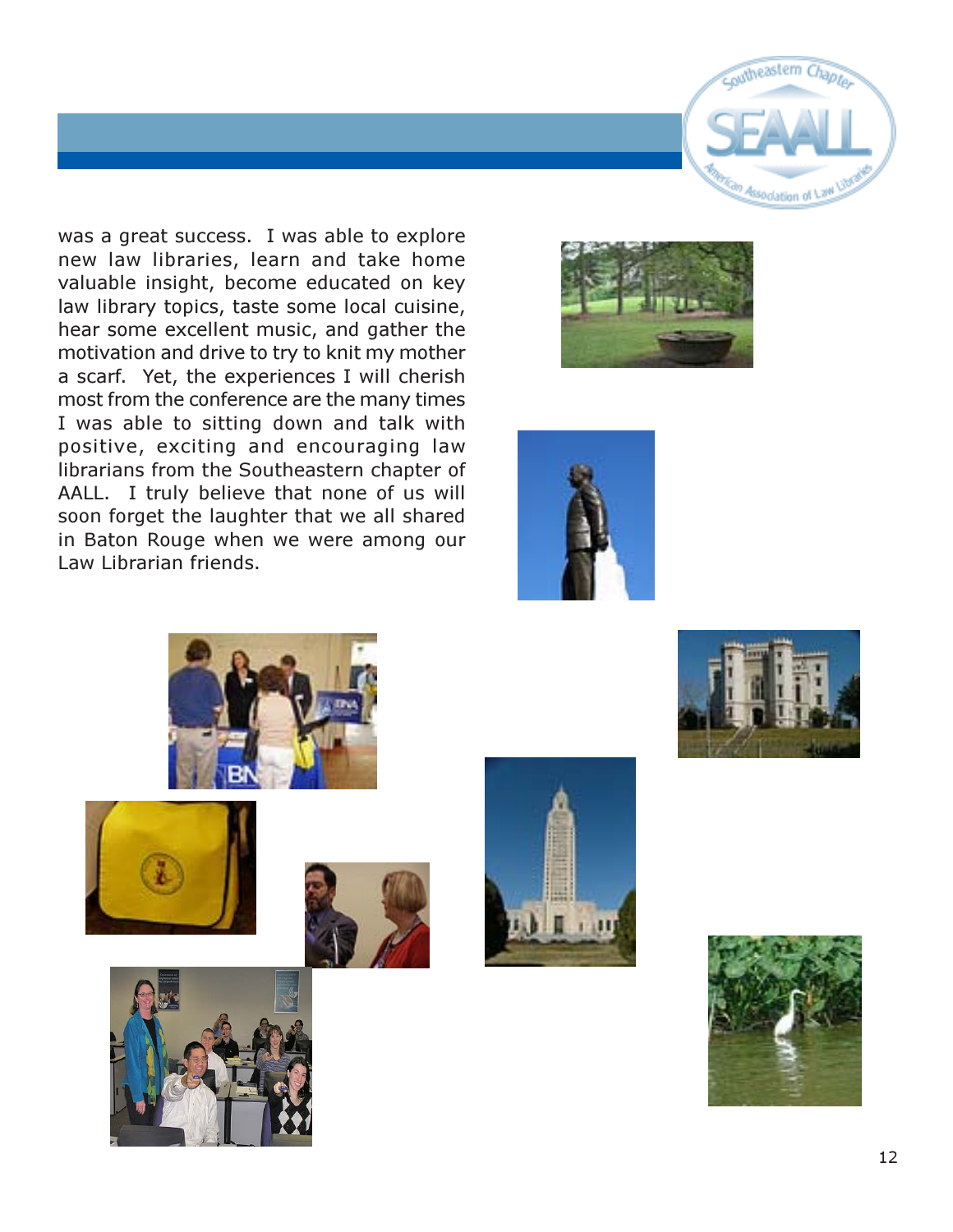# SEAALL FINANCIAL STATEMENT

#### **Financial Statement April 2006 - March 2007**

#### **Opening Balance** \$106,632.68

| <b>Receipts</b>                               |                          |                       |              |
|-----------------------------------------------|--------------------------|-----------------------|--------------|
| 2006 SEAALL Annual Meeting                    |                          | \$2,910.32            |              |
| 2007 SEAALL Annual Meeting                    |                          |                       |              |
| <b>Exhibit Fee</b>                            | \$1,200.00               |                       |              |
| Extra Tickets, Meal Events                    | 610.00<br>$\mathbb{S}^-$ |                       |              |
| Institute                                     | \$1,510.00               |                       |              |
| Registration                                  | \$20,915.00              |                       |              |
| Sponsorships                                  | \$16,350.00              |                       |              |
| Total 2007 Annual Meeting                     |                          | \$40,585.00           |              |
| Donations                                     |                          |                       |              |
| 2005-2006 Hurrican Relief Fund                | \$<br>5.00               |                       |              |
| <b>Total Donations</b>                        |                          | $\mathcal{S}$<br>5.00 |              |
| Membership Dues (2006-2007)                   |                          |                       |              |
| Associate                                     | \$<br>340.00             |                       |              |
| Individual                                    | \$<br>1,840.00           |                       |              |
| Institutional                                 | \$<br>9,480.00           |                       |              |
| Student                                       | \$<br>140.00             |                       |              |
| <b>Total Membership Dues</b>                  |                          | \$11,800.00           |              |
| <b>Total Receipts</b>                         |                          | \$55,300.32           |              |
| <b>Working Balance</b>                        |                          |                       | \$161,933.00 |
| <b>Expenses</b>                               |                          |                       |              |
| 2005 AALL Annual Meeting                      |                          | \$<br>635.00          |              |
| 2006 Annual Meeting                           |                          |                       |              |
| Reception & Meeting Rooms                     | \$<br>3,477.92           |                       |              |
| Reimbursements                                | $\mathbb{S}$<br>107.73   |                       |              |
|                                               |                          | \$3,585.65            |              |
| 2006 SEAALL Annual Meeting                    |                          |                       |              |
| Barbeque--Moore Square                        | \$6,682.72               |                       |              |
| Conference Hotel-Sheraton Raleigh \$24,863.38 |                          |                       |              |
| <b>General Reimbursements</b>                 | 636.00<br>\$             |                       |              |
| Honoraria                                     | \$<br>600.00             |                       |              |
| Programs                                      | \$<br>1,916.83           |                       |              |
| <b>Reception Museum</b>                       | \$<br>7,783.48           |                       |              |
| <b>Speaker Expenses</b>                       | $\mathbb{S}$<br>3,140.38 |                       |              |
| Total 2006 Annual Meeting                     |                          | \$45,622.85           |              |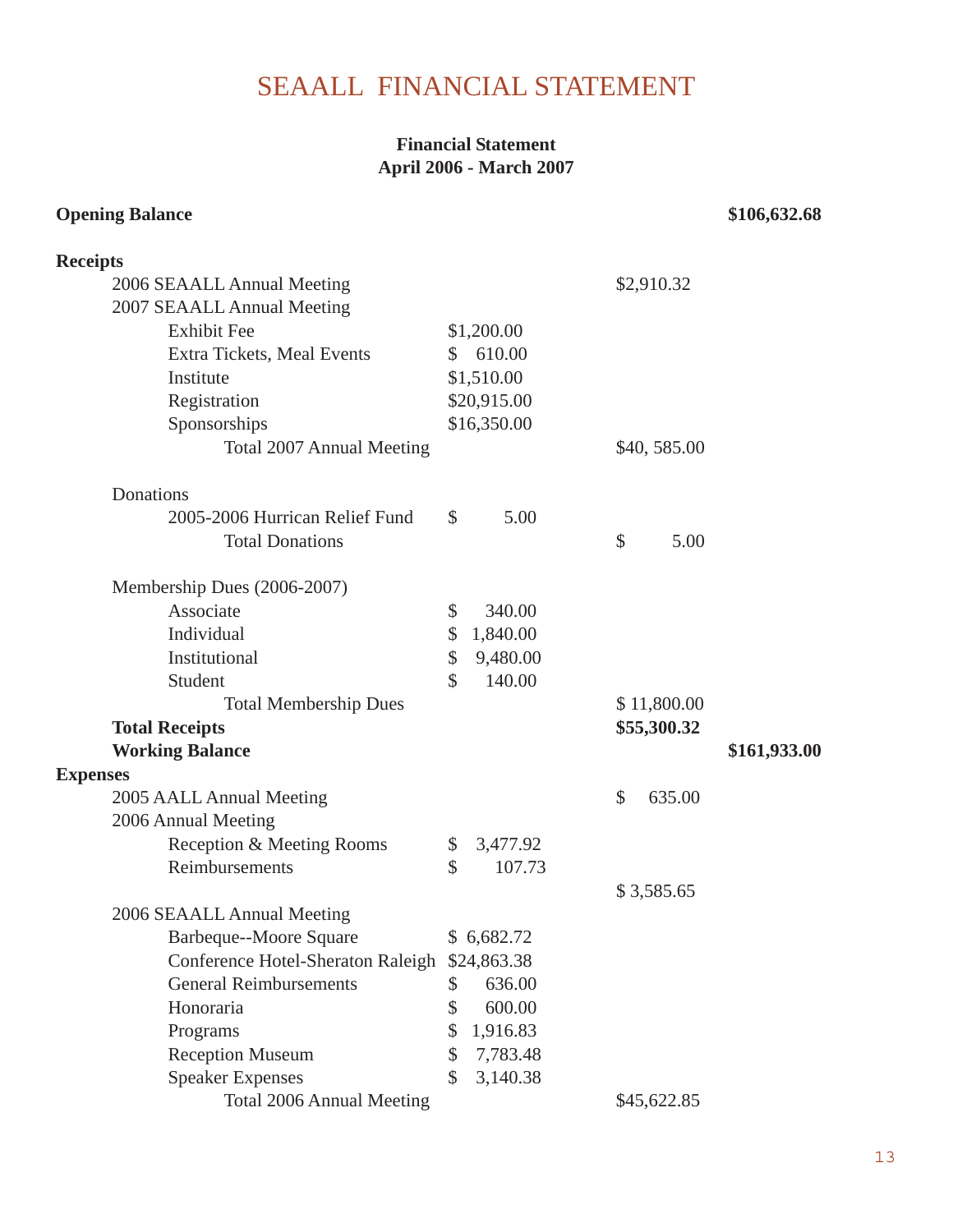#### **SEAALL Financial Statement April 2006 - March 2007**

#### **Expenses**

| 2007 SEAALL Annual Meeting (hotel & events deposits)        |                     | \$4,686.99   |  |
|-------------------------------------------------------------|---------------------|--------------|--|
| Bank Service Charges (deposit slips, returned check fee)    | \$                  | 9.00         |  |
| <b>Chapter Liability Insurance</b>                          | \$                  | 576.00       |  |
| <b>Community Service Gift Certificates</b>                  | $\hat{\mathcal{S}}$ | 100.00       |  |
| Contributions                                               |                     |              |  |
| George A. Strait Minority Scholarship fund<br>\$1,500.00    |                     |              |  |
| Other (AALL scholarship, hurricane damaged lib.) \$7,489.10 |                     |              |  |
| <b>Total Contributions</b>                                  |                     | \$8,989.10   |  |
| Florida Non-Profit Corporation Filing Fee                   | \$                  | 61.25        |  |
| <b>Office Supplies</b>                                      | \$                  | 28.34        |  |
| Postage (dues notices)                                      | \$                  | 111.69       |  |
| Printing and Reproduction                                   | \$                  | 36.25        |  |
| Reimbursements                                              |                     |              |  |
| Pam Deemer (gavel and engraving)                            | \$                  | 47.95        |  |
| Anne Klinefelter (retiring President gift)                  | \$                  | 84.53        |  |
| Stetson College of Law (refund of overpayment)              | \$                  | 20.00        |  |
| University of Richmond Law Library (bylaws mailing)         | \$                  | 448.86       |  |
| <b>Total Reimbursements</b>                                 | $\hat{\mathcal{S}}$ | 60.34        |  |
| Scholarships and Grants                                     |                     | \$2,200.00   |  |
| Lucille Elliott Scholarships                                |                     | \$2,955.00   |  |
| <b>Total Scholarships and Grants</b>                        |                     | \$5,155.00   |  |
| <b>Tax Form Prepration</b>                                  | $\mathbb{S}$        | 435.00       |  |
| <b>Total Expenses</b>                                       |                     | \$70,634.46  |  |
| <b>Closing Balance</b>                                      |                     | \$91,289.54  |  |
| Investments                                                 |                     |              |  |
| <b>Bank of America CD</b>                                   |                     |              |  |
| Interest Income                                             | \$                  | 66.84        |  |
| <b>Current Value</b>                                        | \$                  | 3,441.79     |  |
| <b>Fidelity Investments</b>                                 |                     |              |  |
| <b>Investment Income</b>                                    | \$                  | 255.93       |  |
| <b>Current Value</b>                                        | \$                  | 5,921.18     |  |
| <b>Total Assets</b>                                         |                     | \$100,661.51 |  |

Note on the net operating loss. While partly due to timing of income and expenditures, it is also attributed to increased spending for meeting events (AALL and Annual Meeting), the large amount of contributions to other organizations (AALL, hurricane damaged libraries), and a relatively lower income from the 2007 annual meeting.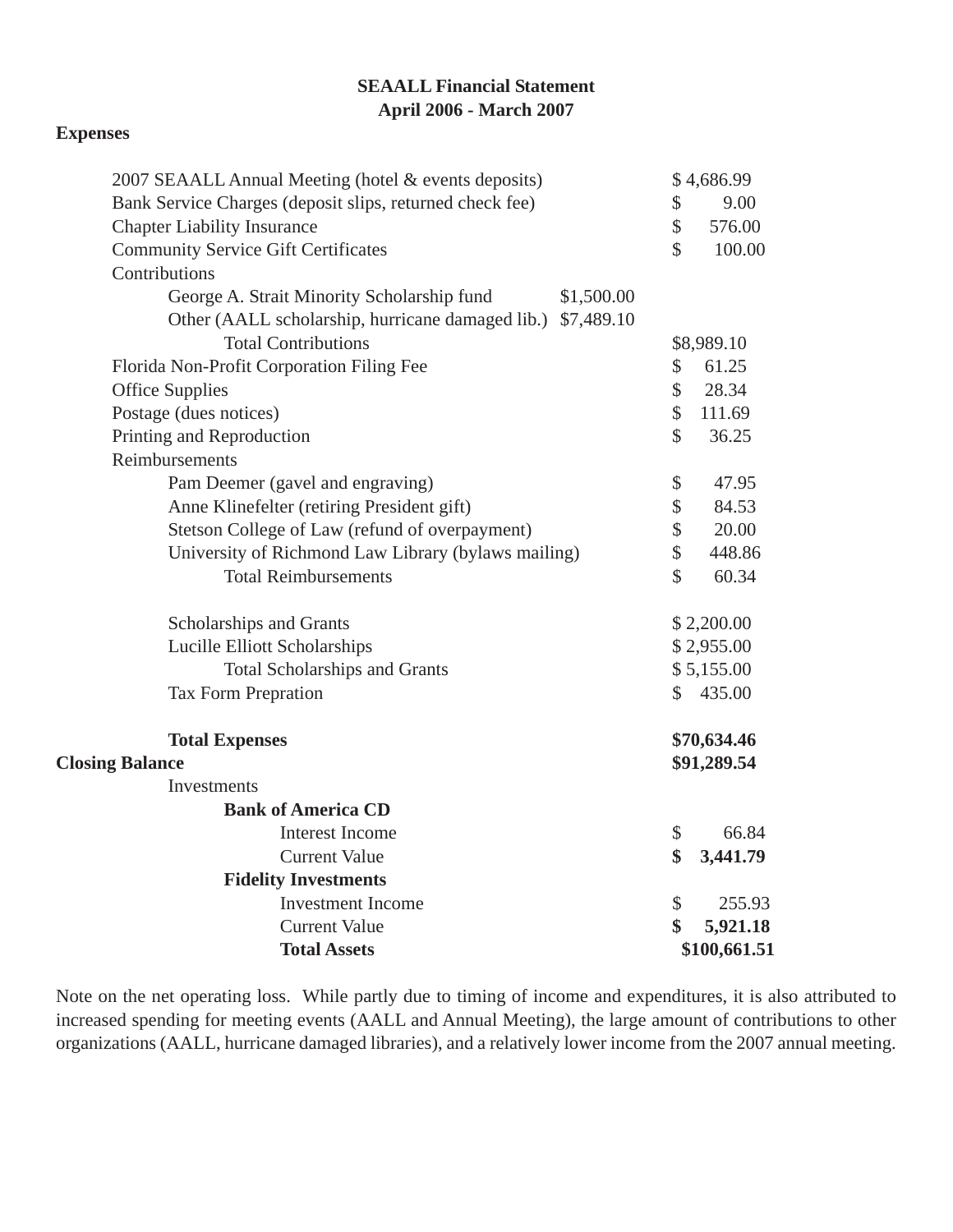

# NATIONAL LIBRARY WEEK 2007: HOW IT ALL CAME TOGETHER @ THE NSU LAW LIBRARY!

— Mary Paige Smith, Associate Director for Technical Services,

Nova Southeastern University, Shepard Broad Law Center, Law Library and Technology **Center** 

In the past, the NSU Law Library and Technology Center's National Library Week activities have been limited to mounting a themed display at the entrance to the library, or perhaps putting out NLW bookmarks for our students and faculty. This year, we decided to kick the activities up a notch by inviting the students, faculty and staff to participate. This year's theme, "Come Together @ Your Library", provided the perfect opportunity for us to make the library a little more interesting and inviting to our users, while highlighting our library staff and the services we provide.

#### Planning

Our preparations began about a month before NLW. To involve the faculty and staff, and to create some NLW "buzz", we sent an email to faculty and staff, asking them to name their favorite book, and to tell us briefly why. We got several responses right away. The next week, we sent out a reminder email, and got even more responses. Our director, Lisa Smith-Butler, then mounted a display featuring the book jacket art from everyone's picks.

Next year, we are planning to create READ posters for NLW and we plan to make it an annual event hereafter.

#### Give-aways

Food is always a good way to attract people, so we aimed for the sweet tooth by setting out bowls of chocolates and other candies on the Circulation and Reference desks. The plan was to provide a different candy each day of the week. The treats proved so popular, however, that our first day's supply was almost gone after the first few hours. It was clear that our students didn't care so much about variety as quantity! We were pleased to note that the wrappers did not all end up on the library floors, and no chocolate fingerprints were found on library materials!

In researching what other law libraries had done for previous NLWs, we found that at least one library decided to provide disposable earplugs. Since we have been putting out containers of these every day for over a year, we couldn't tout this as a special NLW benefit. Instead, we put the earplugs, which are bright green and individually wrapped, in special clear bowls. This made them easier to spot from a distance, and also helped distinguish them from the candy! Contests and prizes

 In addition to creature comforts, we wanted to offer our library users some fun activities. We decided to have a contest each day; prizes for the winners were \$25 gift cards to local merchants like Starbucks and Barnes & Noble. All participants in the daily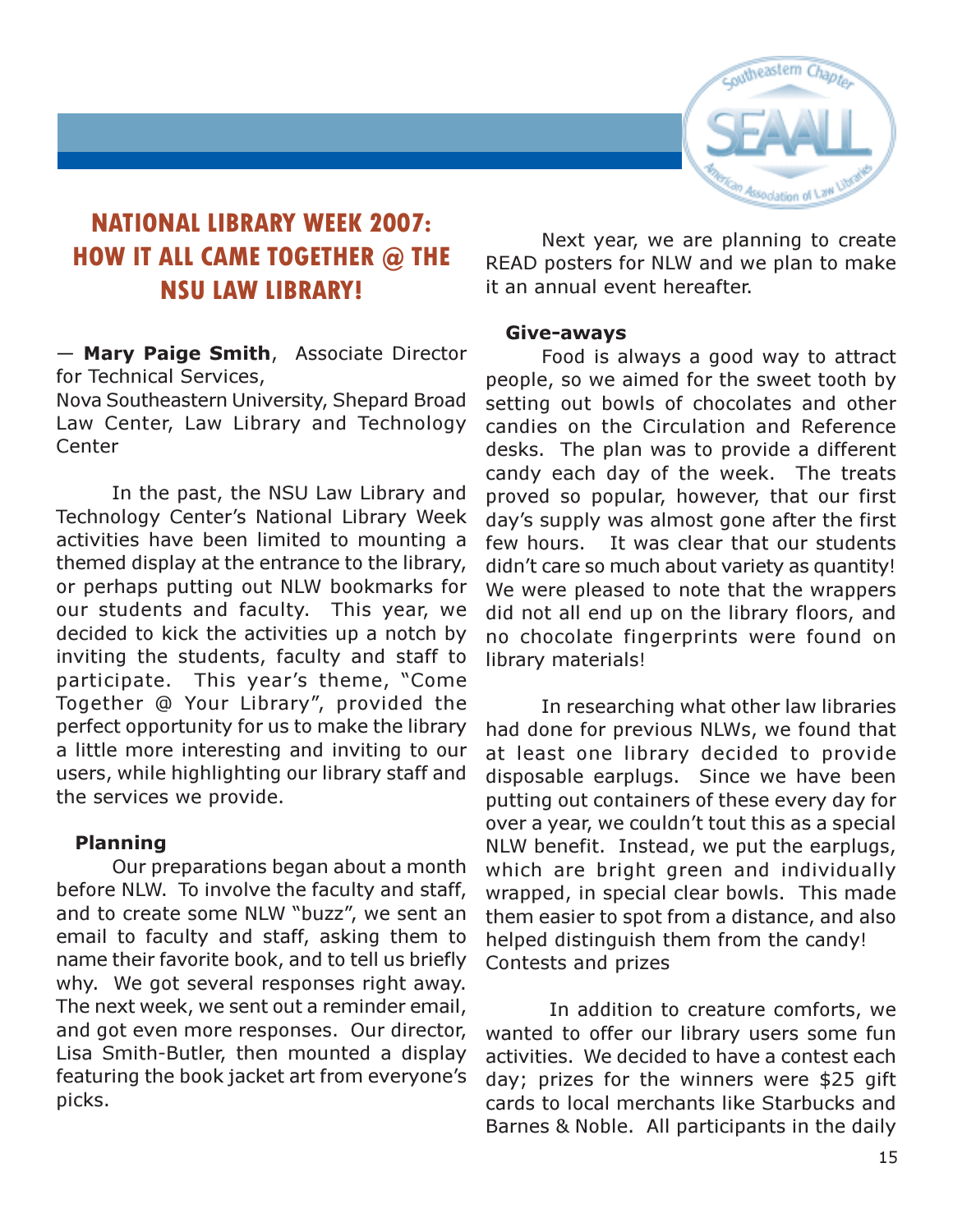

contests were automatically entered into a "grand finale" drawing for an Apple IPOD® Nano. We advertised these contests via email messages, and posted the contest rules on our library website. We also created flyers Circulation Desk.

For our daily contests, we used a other using legal abbreviations; and a trivia quiz based on materials in our Law and Popular Culture collection. I created the expenditures! puzzles using the DiscoverySchool's Puzzlemaker website. For a change of pace, we also included a "stump the librarians" contest. Faculty, staff and students were invited to submit their law-related questions to our email reference address, and we promised to answer the questions correctly by the following day. As it happened, nobody was able to stump us, so we awarded the daily prize to the most creative question. How did it all come together?

Participation was rather light, which we had expected, since we had never done anything like this before. The timing of NLW is also problematic for academic libraries, coming as it does so close to the end of the semester and the beginning of final exams. We did get some participation every day, and we were surprised that the contest with the

largest number of participants was the library staff word search!

and distributed them around the library and faculty, and we know that many of them the Law Center. Each day, we put copies of enjoyed the candy! We plan to encourage the daily contest on the Circulation Desk, as more participation next year by doing our well as on the console in the Law Center advertising earlier, more often, and more atrium (with more candy as a lure!). widely. We think the READ® posters will Participants were instructed to return prove popular, so we are planning to showcase completed contests to a box on the faculty and staff reading picks throughout the We received positive feedback about our NLW activities from several students and month of April, with a reception to honor the inaugural group.

crossword puzzle featuring our full-time celebrate National Library Week has inspired faculty; a couple of word search puzzles, one you to consider doing something similar at using the names of our library staff, and the your library. It takes a little money and a I hope this description of our efforts to little more effort, but the publicity and good will it generates make it well worth the

# Have you checked out…?

CyberOne: Law in the Court of Public Opinion at http://blogs.law.harvard.edu/ cyberone/ del.icio.us at http://del.icio.us/ digg at http://digg.com/ flickr at http://flickr.com/ Google Doc & Spreadsheets at http://www.google.com/ LawLib Wiki at http://www.editthis.info/lawlibrary/ Main Page Ms. Dewey at http://www.msdewey.com/ **Openomy** at http://openomy.com/ Remember the Milk at http://www.rememberthemilk.com/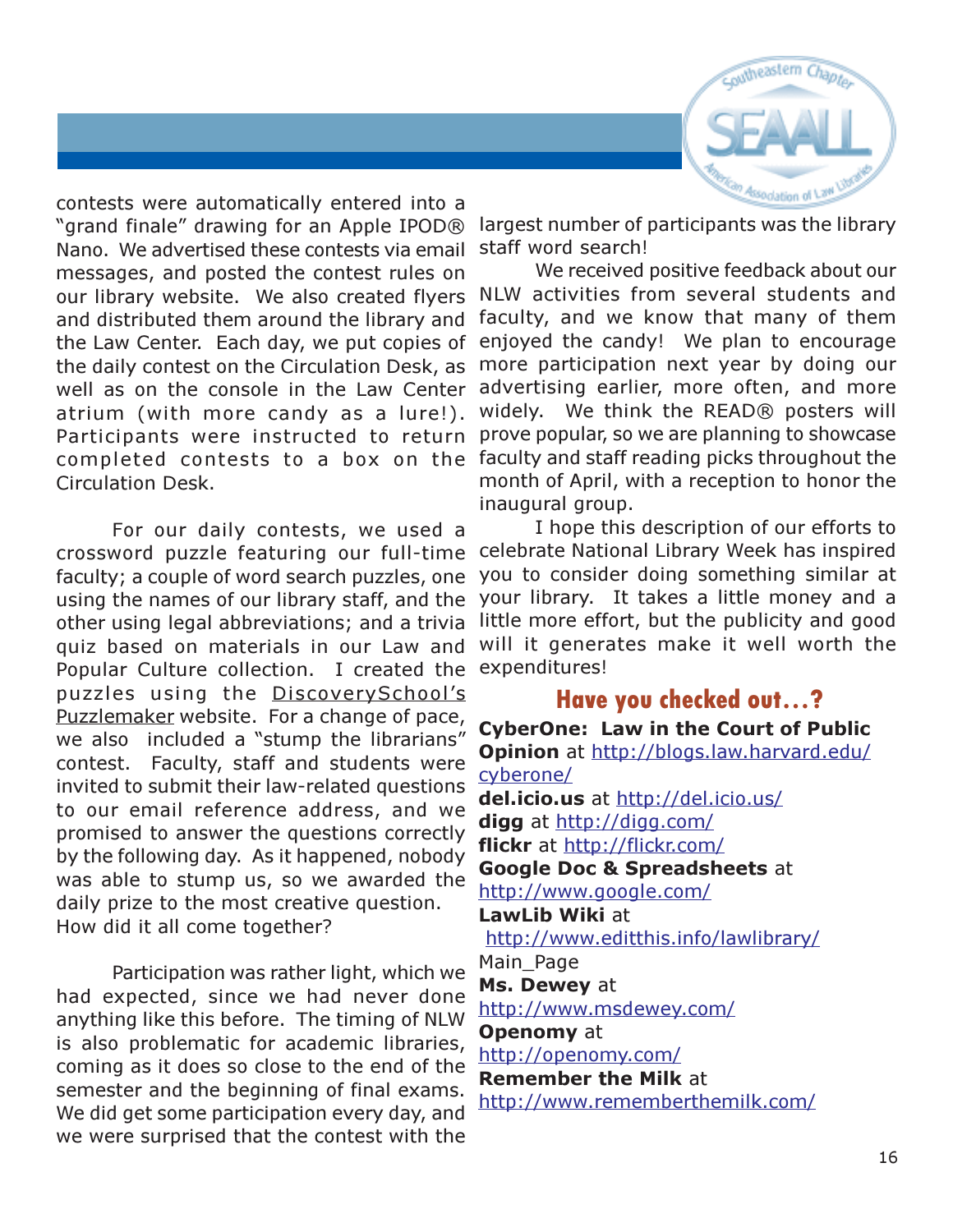



# Service to SEAALL Award 2007 Awarded to Nancy P. Johnson

By Rhea Ballard-Thrower, Howard University & Lisa Smith-Butler, Nova Southeastern University

Since 1984, Nancy P. Johnson, Law Librarian and Professor of Law at Georgia State University College of Law Library, has been a SEAALL member. As her activities on behalf of SEAALL demonstrate, she embodies service. She has served SEAALL in numerous capacities, working on virtually all of its committees over the years. In the late 1980s, she served as COSELL's President. In 2000, she co-chaired the Local Arrangements Committee for the SEAALL Atlanta meeting while following up to chair the Scholarship Committee in 2001. In 2002, she was elected as Vice President/President Elect and then served her term as President in 2003.

Her activities extend beyond the reach of SEAALL. In addition to working with the local Atlanta Association of Law Libraries in many capacities, she has also worked at the national level with AALL, including serving as a member of its Executive Board from 1996-1999.



Since 1986, Nancy has been the Director of the Georgia State University College of Law Library. She began work at the GSU library in 1982 while she simultaneously began completion of her J.D. degree. Before coming to GSU and Atlanta, she worked in the University of Chicago Law Library and the University of Illinois Law Library, working in the Reference areas in those libraries.

In addition to receiving her J.D. from Georgia State University College of Law, Nancy received her M.L.S. from the University of Illinois Graduate School of Library Science and her B.A. from Marycrest College. She has authored many articles, chapters and books as well as CALI lessons. Her ever popular, WINNING LEGAL RESEARCH SKILLS, has been used by law students for well over a decade to hone their research skills while librarians routinely rely upon her Sources of COMPILED LEGISLATIVE HISTORIES.

When Nancy received her award, she commented: "volunteering for SEAALL is so much fun because of the great people in the chapter. My service to SEAALL has never felt like work. I feel like I have received a great deal more from SEAALL than I have given to the chapter." It is this comment that embodies the Service to SEAALL and Nancy Johnson's commitment to the field of law librarianship.

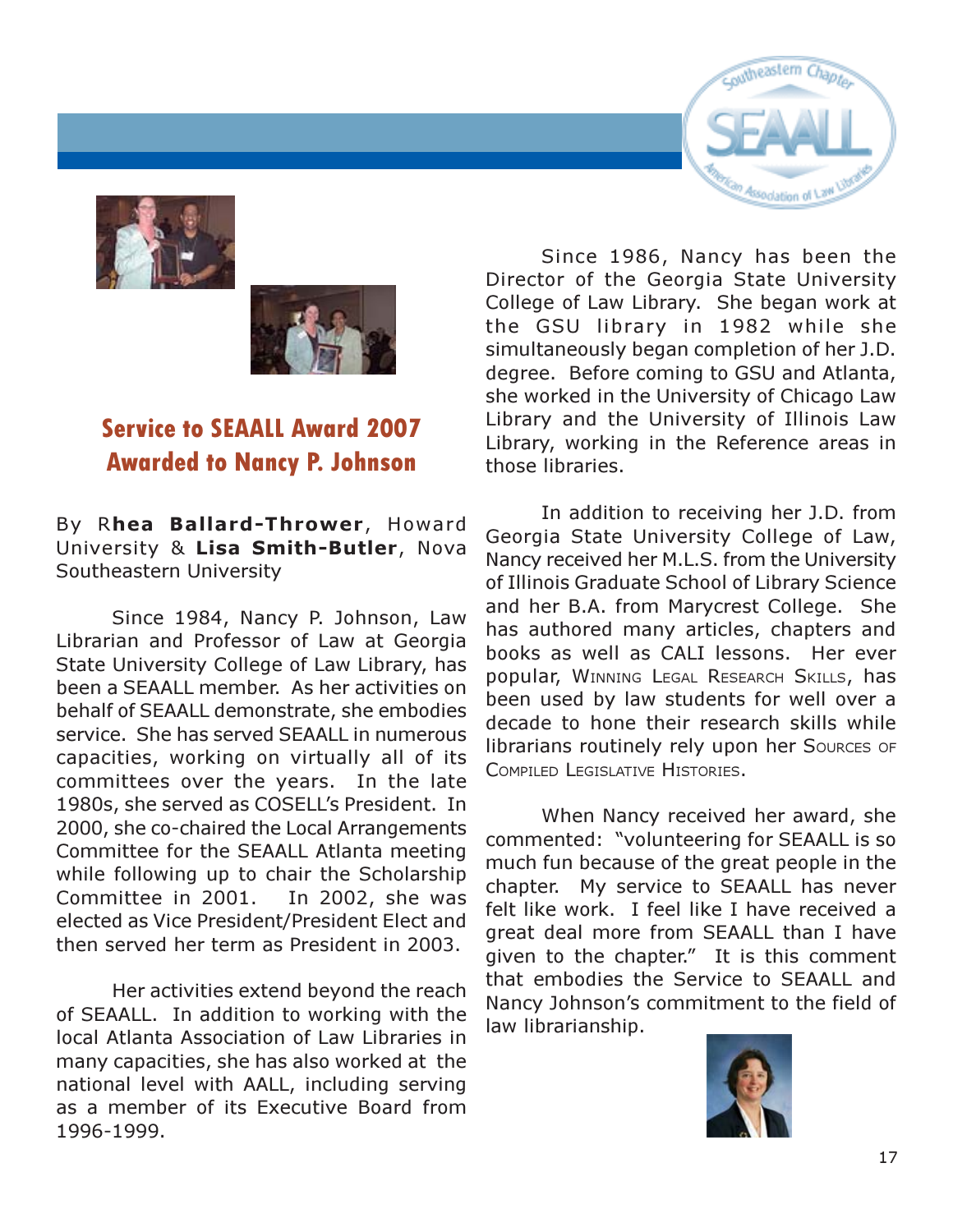### Are You 2.0?



by Meg Kribble, Reference Librarian, Nova Southeastern University Shepard Broad Law **Center** 

Ever since Tim O'Reilly coined it in 2004, Web 2.0 has been one of the hottest buzzwords around. So what is Web 2.0? And, more importantly, what can it do for law libraries?

If you ask ten people what Web 2.0 is, you'll likely get ten different answers, including a few confused looks. The numerical suffix makes it sounds as if a new version of the web was released like a major software upgrade. However, for the most part, Web 2.0 simply uses the existing architecture of the Internet to build on the web's potential for enabling communication, collaboration, and user-created content. Blogs, wikis, social bookmarking and social networking sites, online word processors and databases, and sites that allow users to tag content are all Web 2.0. All of these services use the web as their platform; there is no software required beyond a web browser.

Although many people defining Web 2.0 would say that it's more about state of mind than a specific technology, there are a few technical terms you'll hear in conjunction with 2.0. Asynchronous JavaScript And XML (AJAX) is a blend of several technologies that allows browsers to dynamically update small portions of a webpage, so the entire page doesn't have to reload when a user makes a change. Gmail and Flickr both use AJAX. Application Programming Interface (API) is

a key bit of code essential to mashups, which are applications that combine data from two or more sources. The API key of Google Maps is the most popular, because displaying data geographically is so useful. Kate Boyle of Illinois' Metropolitan Library System used it to visualize the MLS interlibrary loan statistics.<sup>1</sup> Finally, Really Simple Syndication (RSS) is the tool that makes it possible for blogs, news services, and any other regularly updated websites to push new content to subscribers. If you use Bloglines or Google Reader, you're using RSS.

Web 2.0 applications are known for being in "perpetual beta," no matter how long they've been around. In the world of Web 2.0, beta doesn't mean "not ready for prime time," rather it signifies that the service or application is being continually improved.

Communication, collaboration, content, continuous improvement. Web 2.0 sounds like it's right up our professional alley. Many libraries and librarians have embraced Web 2.0 so much that they've created a new buzzword: search for "Library 2.0," on Google, and you'll get nearly a million hits. Law libraries and librarians have been blogging for years. How else are they being 2.0? Here's a quick overview of some Law Library 2.0 projects to give you a taste:

#### Civil Law Dictionary Project wiki

For practitioners and researchers used to common law, working with civil law concepts can be challenging. Vicenç Feliú, Foreign, Comparative and International Law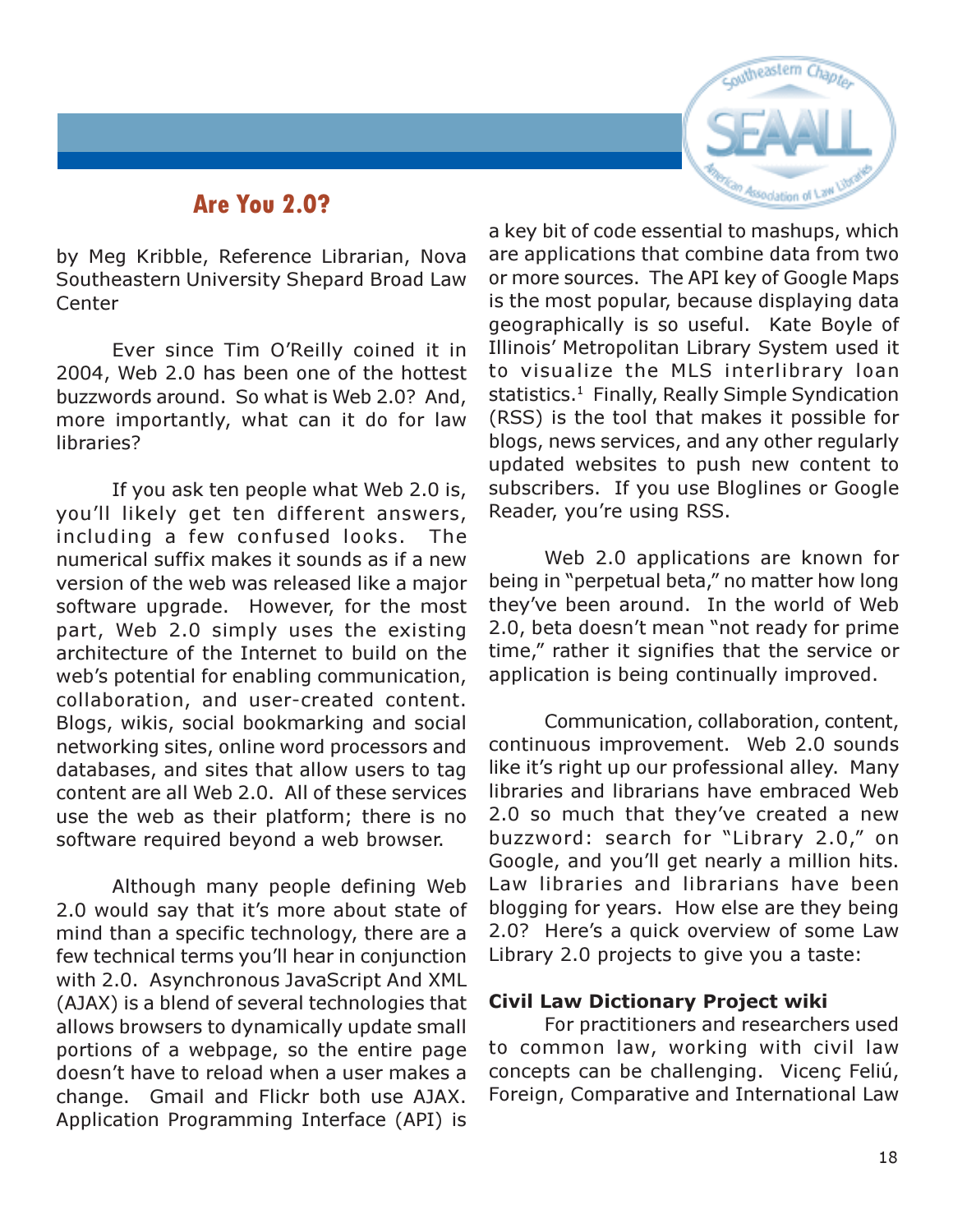

Librarian at Louisiana State University, seeks to make it easier by enabling librarians, researchers, and practitioners to share their understanding through a wiki. The Civil Law Dictionary Project wiki uses the free wiki service, pbwiki.com. Feliú began by posting terms from a 1994 glossary article. Participants—who must be approved—can then edit and update existing entries, and create new ones. (http://civillawdictionary.pbwiki.com/)

#### The del.icio.us Law Library

Because they can be classified with multiple tags, social bookmarking sites like del.icio.us and furl.net are a great way of sharing new articles and resources in specific subject areas. Because these services use RSS feeds, you can use a blog reader to subscribe to accounts. A firm librarian could use del.icio.us to tag new content she comes across, making sure that lawyers in different practice areas are subscribed to the feeds for the appropriate tags on her del.icio.us account. The RSS feeds can also be mixed into a regular blog. Nicole Engard, technologist at the Jenkins Law Library, future librarian, and Library Journal Mover & Shaker for 2007, posts her new del.icio.us links to her blog almost daily. (http://del.icio.us/nengard)

#### GovDoc Covers pool on Flickr—and YouTube!

Seen any good government documents publications lately? Daniel Cornwall, Government Publications/Technical Services Librarian at the Alaska State Library, has. He created a Flickr pool, a tool for people to share pictures on a similar theme, to show off the good, the bad, the ugly, and the just plain hilarious in government documents titles. He then uses pictures posted in the pool to create themed "Documents on Parade" videos, which he shares on YouTube. (http://www.flickr.com/ groups/govdoccovers/) and (http:// www . y outube.com/ profile?user=AlaskanLibrarian)

#### UB Law Library @ MySpace

The Millennial generation is known for shunning email in favor of IM and social networking. Harvey Morrell, Assistant Director for IT and Reference Librarian at the University of Baltimore Law Library, is reaching out to students with a law library page on MySpace. In addition to links to the library catalog, regular blog, and del.icio.us bookmarks, Morrell uses MySpace's blog function to link to study tips, articles about student debt, a FAQ about using exam software, and other interesting items that students might otherwise miss. (http:// myspace.com/ublawlibrary)

Are you constantly thinking of ways to use new web-based tools to communicate and interact with your patrons and to help them communicate with each other? You may be a Librarian 2.0. If you're interested, create a profile on the new Library 2.0 network at http://library20.ning.com/ to connect with other 1400 librarians who are fascinated by the possibilities of Web and Library 2.0.

(Footnotes)

<sup>&</sup>lt;sup>1</sup> See http://www.mls.lib.il.us/ennounce/ 2007/01\_03/resourcesharing.asp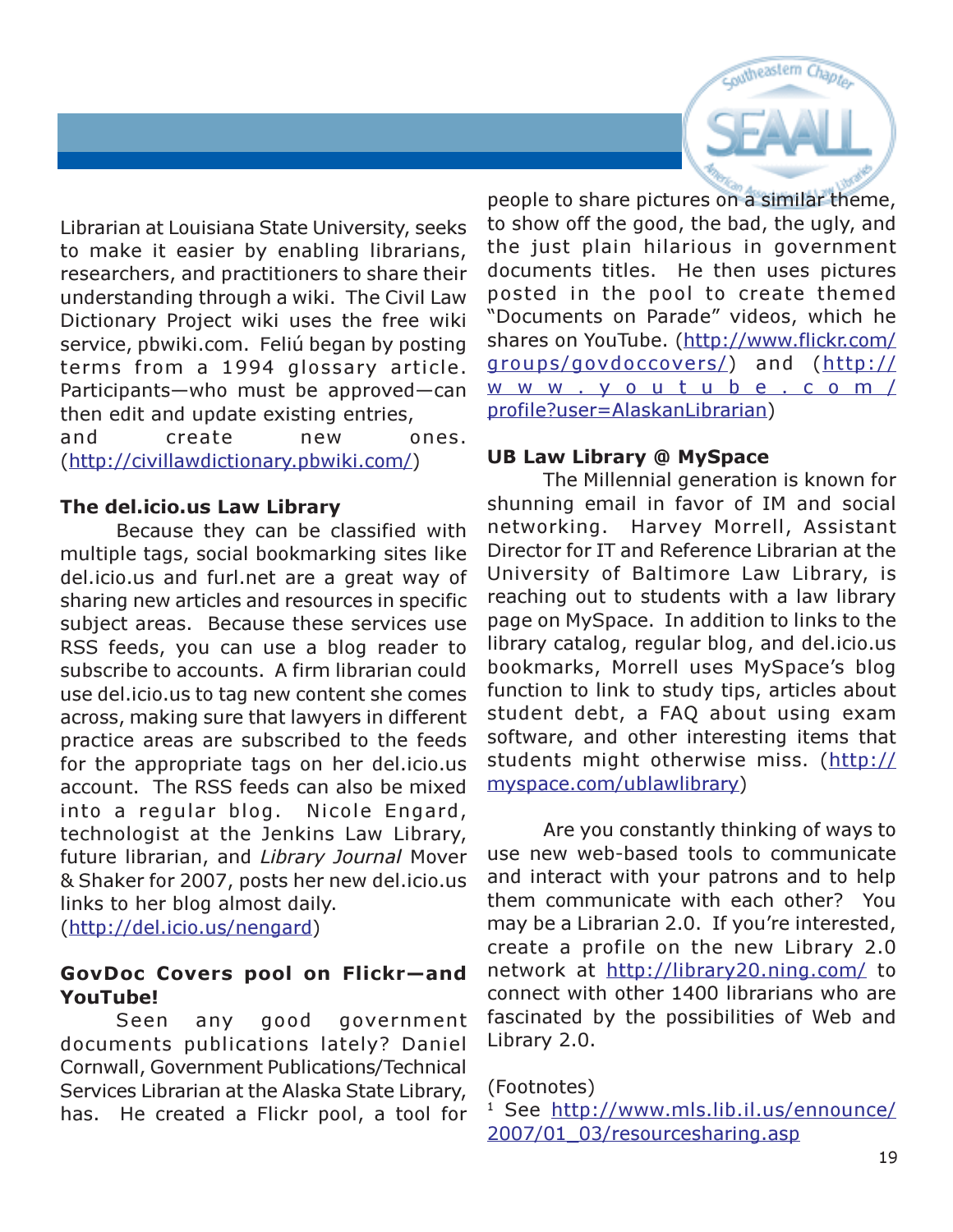

# From "Dueling Banjos" to Harmonious Singing: The SEAALL Institute on Law Librarians & Technologists

by Meg Kribble, Reference Librarian, Nova Southeastern University

Oil and water. Matter and anti-matter. Law librarians and legal technologists? Attendees of the pre-conference SEAALL Institute learned that this relationship need not be compared to either the staunchly segregated nor the dangerously explosive.

The day began with a talk by Pablo Molina, Georgetown Law's Chief Information Officer, who was full of creative and practical ideas for librarian-technologist collaboration. At Georgetown, they serve together on the university's Systems Management Council and the Campus Web Group. They also share presentation duties at annual faculty and staff technology retreats. Molina's most intriguing idea was Georgetown Law's transformation of the help desk in a back office to a prominent technology reference desk, where students receive instruction on dealing with their tech problems as part of their educational experience.

Tom Bruce and Lori Martin played a recording of "Dueling Banjos" to introduce their session. Warning us that they planned to be provocative, they discussed librarians' top five complaints about technologists and technologists' top five complaints about librarians.

Complaints about Librarians:

1. they undervalue process;

2. they won't experiment (dismissing notfully-developed and open source technology); 3. they demand resources without planning or notice;

4. having been a subordinated profession, they are looking for someone to subordinate;

5. bundle of complaints common to all users seeming worse because more is expected of them (i.e., librarians should be more competent than average users).

Complaints about Technologists:

1. they believe that end users can't do anything right;

2. they inconvenience people for no reason (server shutdowns and upgrades are cruel, psychological experiments);

3. they hide;

4. they want us to be self reliant, but won't explain things;

5. they horde all the good toys.

As a newer librarian, I haven't had much time to accumulate such resentments, and I found myself sympathizing with items on both lists. Bruce and Martin moved beyond stereotypes to explore some causes of the lingering tensions: different views of our business, the missing water cooler, and the perception that librarians and technologists are in a zero-sum game.

Ken Hirsh, Connie Matzen, and Billie Blaine shared personal experiences focusing on five principles for making the librariantechnologist relationship a success. The principles include adapting ideas from other organizations; not blaming issues on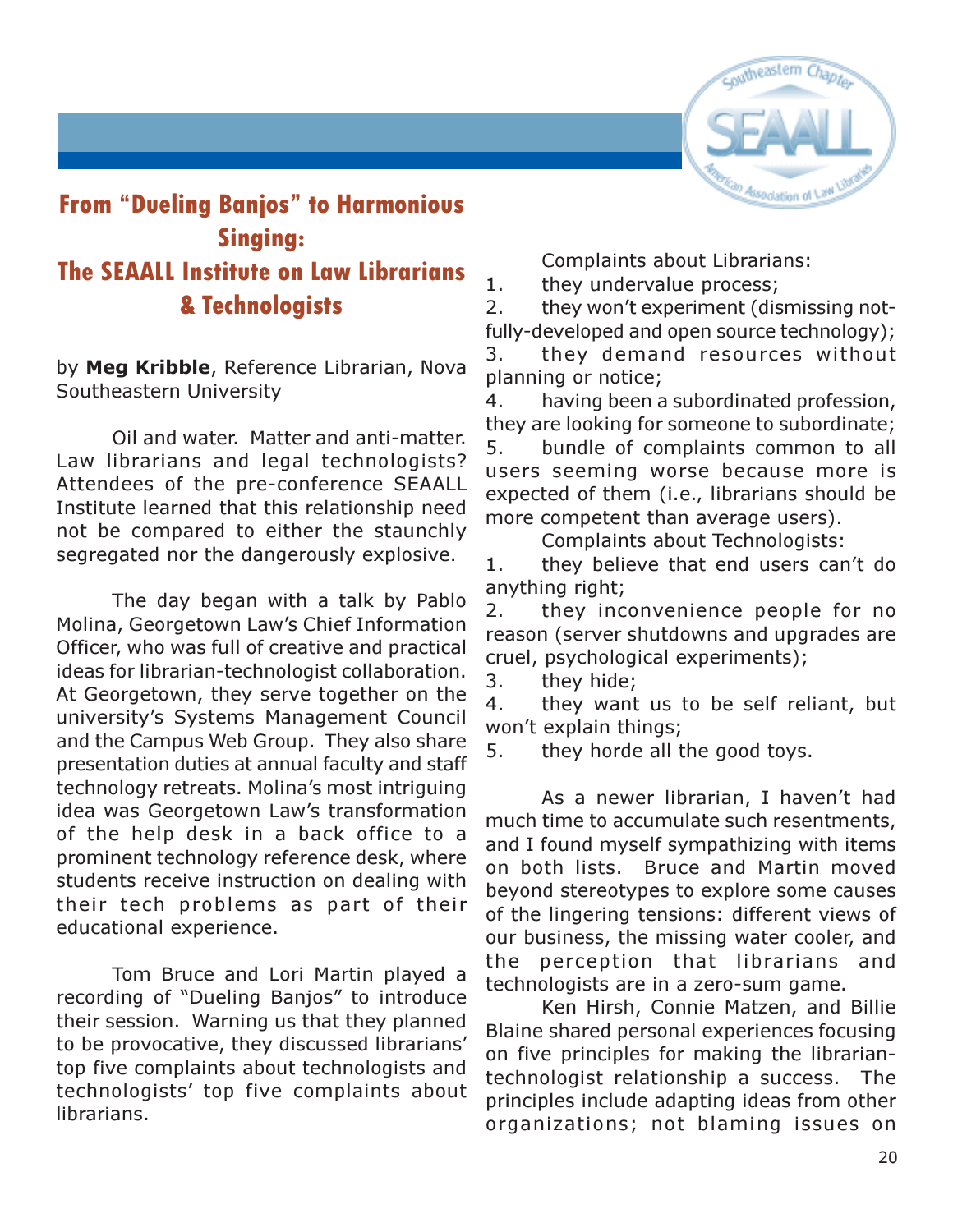

personality; optimizing our work to serve customers; recognizing that for every librarian complaint about technologists, there is an "equal and opposite" technologist complain about librarians; and the need for technology reference interviews to find out what priorities are. Blaine shared the funniest example of a misunderstanding: her IT staff kept emailing her about library equipment in a storage room, and she couldn't figure out what they meant. The "equipment" in question turned out to be a set of books!

To close the Institute, Courtland Chaney of LSU's Rucks Department of Management spoke to us about interpersonal success in the workplace. I expected this to be a fairly dry session, but Chaney roamed freely around both the room and his topic, which he illustrated with lively anecdotes. He stressed the importance of communication as the foundation of all other management functions. Using the Johari window concept, he talked about how things we know and don't know about ourselves and others affect the communication process. Finally, he stressed the importance of matching the content and process of our communication. That is, our words (content) and music (process) should be in harmony if we want to be successful communicators. Demonstrating incongruence, Chaney pointed out that you can't make someone believe you love them if you say it an angry tone of voice.

Institute coordinator Timothy Coggins brought together speakers covering a variety of facets of the law librarian-legal technologist relationship, from surface tension and

underlying currents to theory and practice to content and process. Those of us who attended the Institute left with new ideas for collaborating and communicating successfully with our colleagues.



















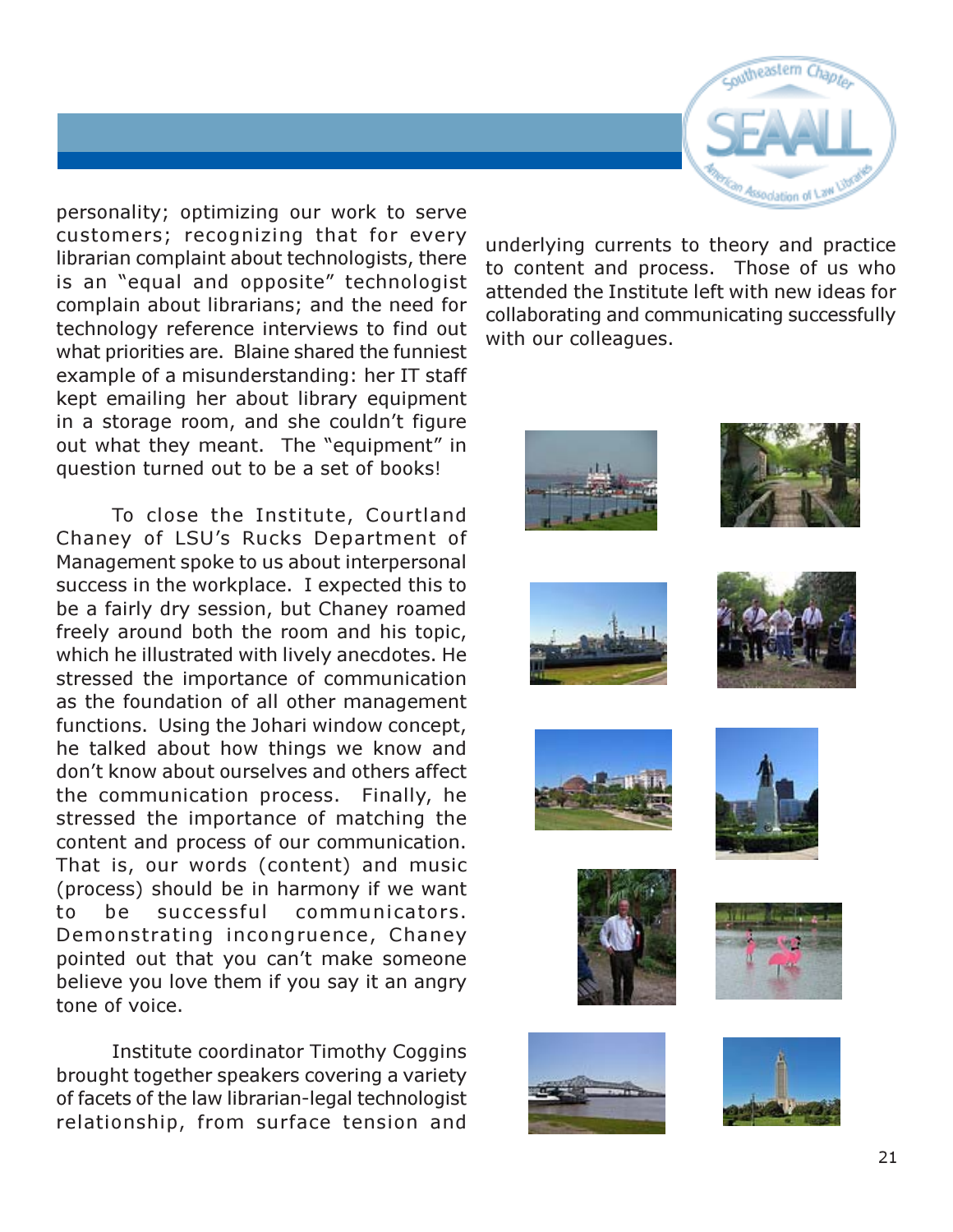

# MINUTES SEAALL General Business Meeting, Friday, April 13, 2007 Baton Rouge, LA

President Anne Klinefelter welcomed the members and thanked the Sponsor, BNA.

#### I. Approval of minutes

Approval of minutes from the last General Business Meeting in St. Louis, MO, in July 2006: the minutes were approved unanimously.

Results of the election of officers and bylaws amendments:

Vice President/President-Elect: Amy Osborne Member-at-Large: Nancy Adams All 5 Bylaws amendments: Adopted There is a tie in the race for Treasurer between Tim Lewis and Paula Tejeda.

As there is no provision currently in our bylaws for resolution of a tie vote, the Executive Board is submitting for approval at the business meeting on April 13 the following proposed Amendment:

1. Article III, Section Two of the bylaws is amended by adding the following sentence: "In the case of a tie vote, the winner shall be determined by lot conducted by one or more tellers, appointed by the President."

2. This method of breaking a tie shall be applied to any election that remains F.

deadlocked at the adoption of this amendment.

The required thirty-day notice for a proposed bylaw change was met before the Baton Rouge Annual Meeting by emailing the language of the proposed amendment to the membership.

#### II. Reports of Officers

A. President: Anne Klinefelter said that she had nothing new to report.

B. Vice-President: Ken Hirsh deferred his statement to the Program Committee report.

C. Secretary: Sally Wambold reported on SEAALL's first electronic election, which was facilitated by Ken Hirsh and the Duke Law Library. Only 45 paper ballots were required because of the electronic election. The return rate of the first electronic election was over 60%.

D. Treasurer: Jack Bissett announced that there were copies of the Treasurer's Report available and a report would appear in the next newsletter. SEAALL spent more than it earned. This could be explained by timing of payments; large contributions to AALL, Katrina libraries and scholarships. There is money in the bank and in small investments.

E. Past President: Pam Deemer deferred her report to the Report of the BylawsCommittee.

Members-at-Large: Virginia Smith was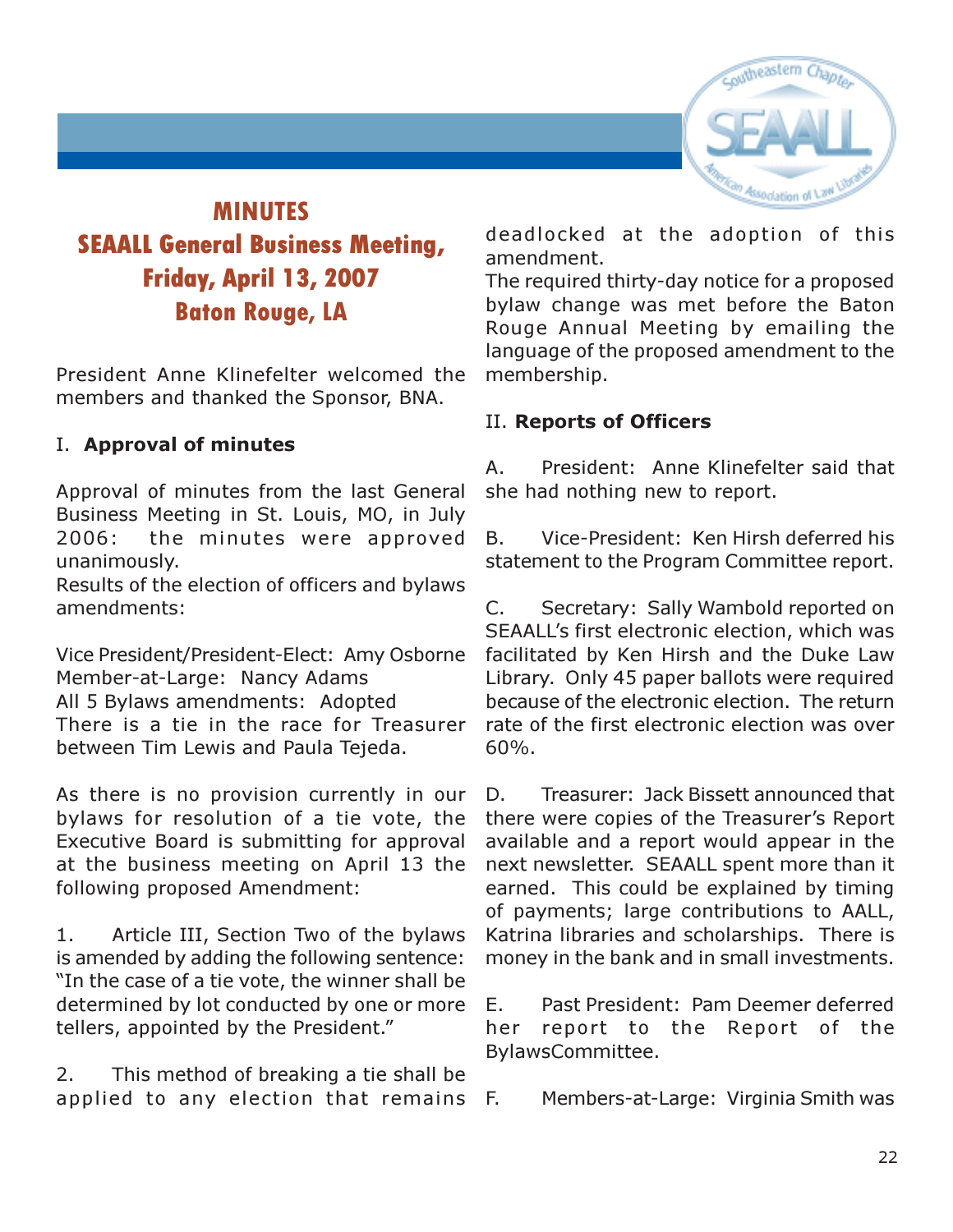

unable to attend the meeting. So, Anne Klinefelter gave her report that SEAALL had succeeded in attracting a VIP for the AALL Annual Meeting in New Orleans in July 2007. The VIP will be Dean José-Marie Griffiths, School of Information and Library Science at UNC-CH.

Grace Mills reported on the survey results. She thanked all who responded and told them the survey results would be posted on the website. Grace closed by promising another survey.

#### III. Committee Reports

A. Articles & Bylaws: Chair Pam Deemer thanked her fellow members: Ismael Gullon, Ken Hirsh, and Anne Klinefelter. She reported that electronic voting had been accepted by the membership. Housekeeping changes had been necessary and these were okayed by the AALL Bylaws Committee.

B. Community Service Committee: Chair Terrye Conroy also thanked her committee members (Rhea Ballard-Thrower, Marcia Burris, Scott DeLeve, Marin Dell, Stephanie Dooley, Margaret Hall, Susan Lewis-Somers, Donna Nixon, Sally Wambold, Olivia Weeks, and Ron Wheeler). The recipient of the committee's donations is the East Baton Rouge Parish School System, the high schools. Over 120 books had been donated via the Amazon Wish List set up by Ron Wheeler and over \$250 had been donated at the time of the business meeting. Members of the CSC will accept donations throughout the Annual Meeting. Raffle tickets will be given to all donors, who will be eligible to

win one of two Blockbuster gift baskets.

C. Education Committee: Carol Billings reported for Chair Rebecca and announced there was no report for this Committee at this time. (Chair Rebecca Trammel; members Carol Billings, Scot Childs, Veronica Foster, Nancy Johnson, Leslie Diana Jones, David Lehmann, Elizabeth Outler, Cathy Polombi, Adeen Postar, Colleen Williams.

D. Government Relations: Anne Klinefelter reported for Chair Maureen Eggert. The 2007 committee was comprised of members from all SEAALL states except Puerto Rico. (Maureen Eggert, Helane Davis, Dee Dee Dockendorf, Kevin Fredette, Brian Huddleston, Chris Hudson, Billie Jo Kaufman, David Lowe, Colleen Manning, Christine Sellers, Linda Tesar, Thomas Walter)

 In addition to monitoring governmental activities and reporting them via SEAALL-L the 2007 Government Relations Committee met its goal of contributing regular articles to the SEAALL newsletter. Other 2007 Government Relations activities included:

Chair attended the Legislative Advocacy leadership Training in St. Louis

The committee advised the President on whether to sign GPO appropriation letters on behalf of SEAALL

Posted contact information and sample letters to SEAALL-L for those members wishing to write in support of H.R. 1309,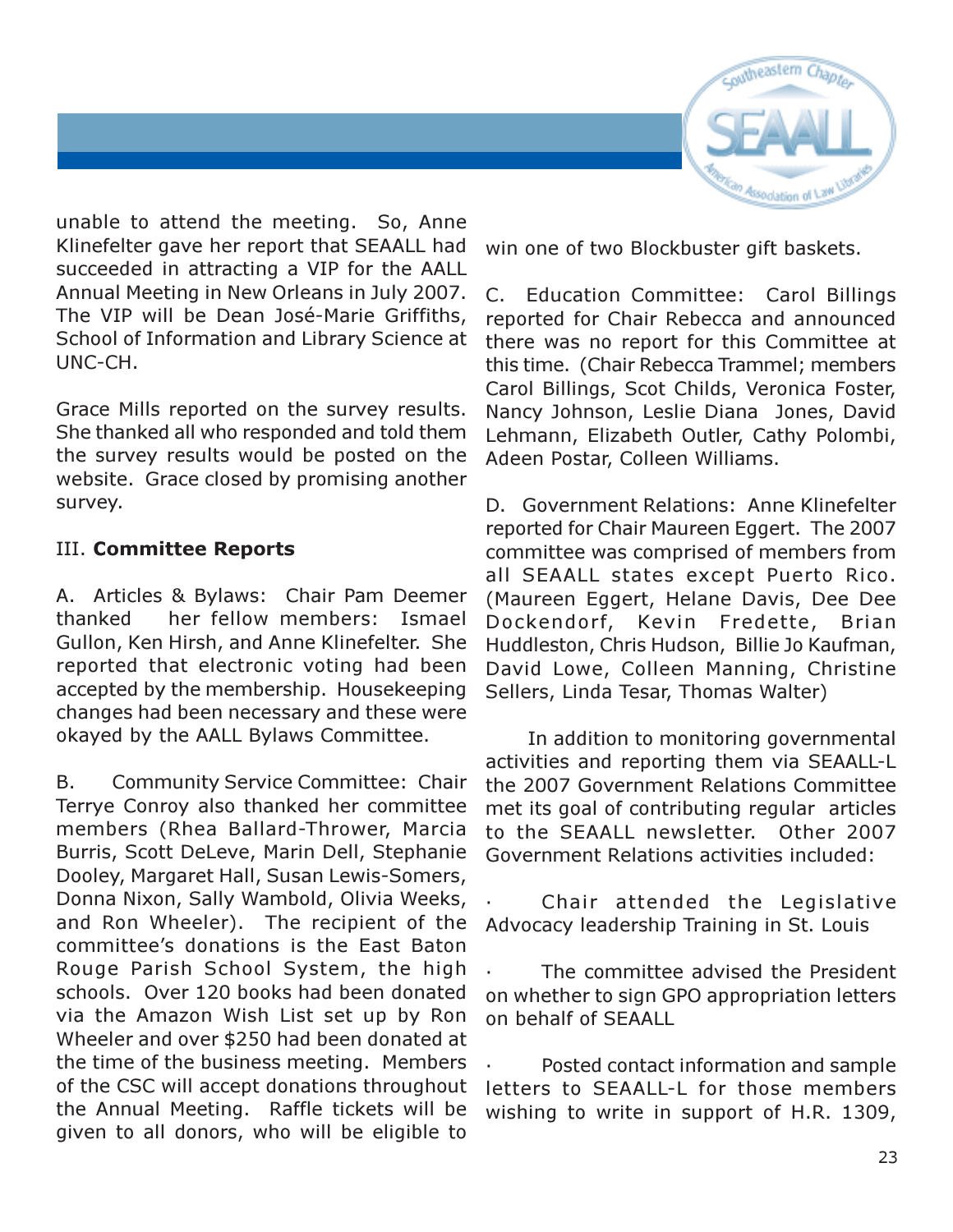

Freedom of Information Act Amendments of 2007

E. Local Arrangements: Charlene Cain reported for Chair Randy Thompson. Members included: Randy Thompson, Chair; Charlene Cain, Jean Allen, Ajaye Bloomstone, Georgia Chadwick, Megan Garton, Marie Louis, Maralena Murphy, Kay Naar, Denise Uzee). 178 people pre-registered. The preconference Institute was highly successful. At every break there would be drawings for prizes.

F. Membership: Chair Rebecca Maxwell reported. (Her committee members were Nancy Adams, Shyama Agrawal, Georgia Chadwick, Tim Chinaris, Edward Hart, Amy Osborne, Frosty Owen, Mary Jane Slipsky, Linda Sobey). The committee sent welcome letters to new members throughout the year, managed the SEAALL table at AALL, and worked with Grace Mills to developthe membership survey. Those committee members located near a library school did outreach in the form of onsite presentations, as well asflyers and emails, to encourage awareness of legal librarianship as a career path. Membership is up this year, and all new members were encouraged to become active in SEAALL. The chairman for the coming year is Edward Hart of the Chiles Legal Information Center at the University of Florida's Levin College of Law.

G. Newsletter and Public Relations: Anne Klinefelter reported for Chair Lisa Smith-Butler. (Members of the Committee include Steve Melamut, Marcia Baker, Karin Den

Bleyker, Stacy Etheredge, Stacy Lane, Laurel Brown, Nikki Perry, Carolyn Santanella, Etheldra Scoggin, Thomas Walter)

· Steve Melamut, UNC, began the 2006- 2007 year as web master and newsletter editor. In October 2006, Lisa Smith-Butler, NSU FL. Assumed newsletter editor responsibilities.

Three newsletter issues have been published this year: Summer (July 2006), Fall (December 2006) and Winter (February 2007). The Fall 2006 issue concluded publication of volume 31 while the Winter 2007 issue ushered in publication of volume 32. The Spring 2007 issue is scheduled for publication in May and will include coverage of the SEAALL Annual Program and National Library Week among other articles.

 Regular features in the newsletter continue to include:

the **President's Column** which was written by Anne Klinefelter this year;

**SEAALL Briefs compiled by Karin Den** Bleyker which provide news about SEAALL members' job changes, titles, achievements, awards, and/or publications;

Government Relations information compiled by Maureen Eggert; and

**Treasury Reports** compiled by Jack Bissett.

Feature articles during this past year include:

E Readers by Karl Grueben

From Brando & Leigh to Abbott & Costello by Brian Huddleston

- Getting a Second Life by Meg Kribble
- Introducing BRALL by Rita Parham
- Law Library Marketing: The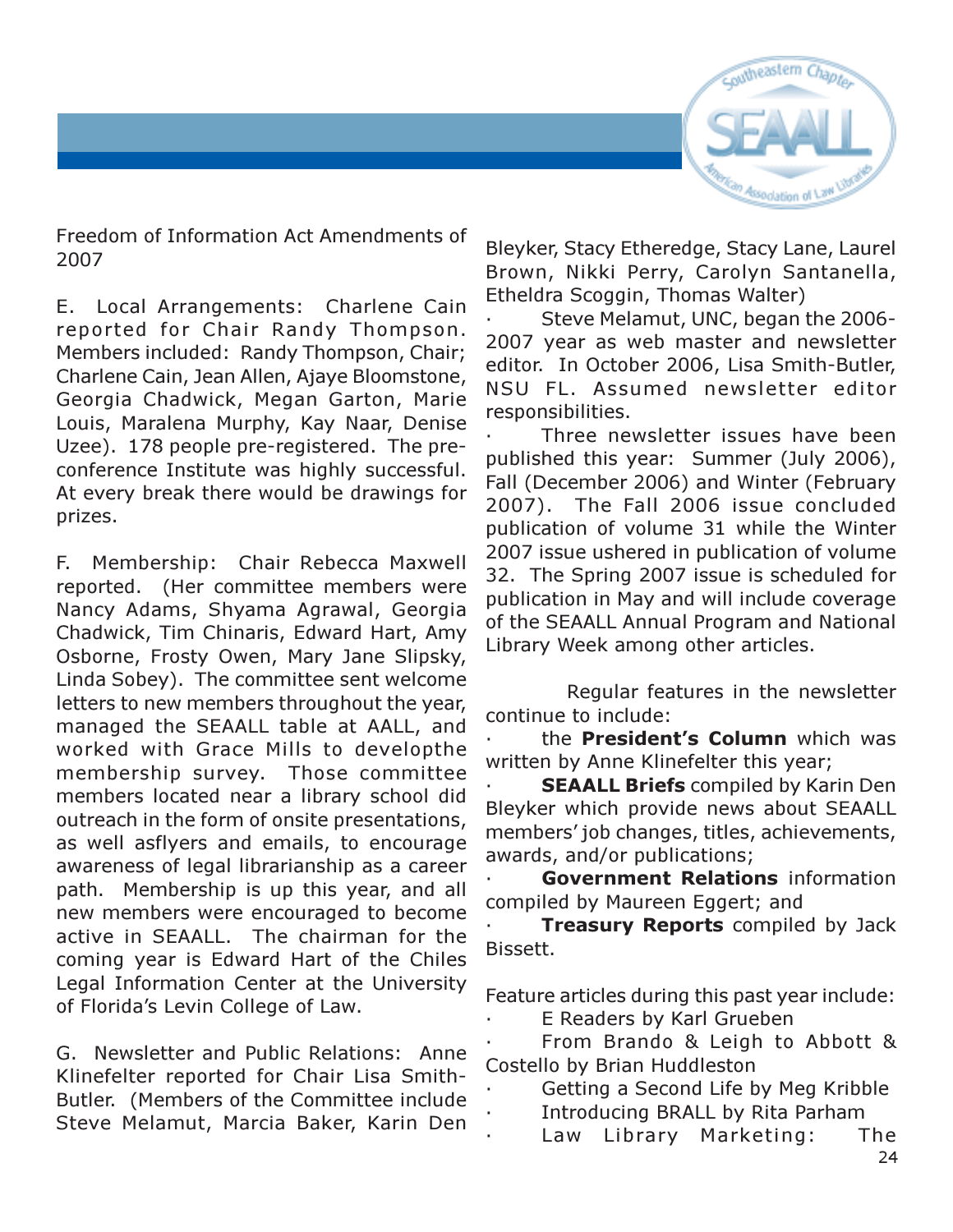

Fundamentals by Stephanie Fox

Make Plans to Attend SEAALL by Rita Parham & Melanie Sims

Research Means by Deborah Schander

SEAALL 2007 by Rita Parham

Staying on Top: Electronic Current Awareness by Lisa Smith-Butler

Who is Lucille Elliot? By Joyce Manna Janto

· Willy Wonka and the Rare Book School by Stacy Etheredge

H. Nominations: Chair Carol Nicholson thanked everyone who agreed to run for office.

She noted that the tie for Treasurer showed what a talented membership SEAALL

had in that two candidates were so equally qualified. (The Nominations Committee also included Carol Billings, Kathy Crosslin, Patricia Kidd, and Pedro Padilla-Rosa.)

I. Placement: Anne Klinefelter reporter for Chair Joy Hanson. The SEAALL Placement Committee was chaired this year by Joy Hanson, formerly of Duke Law Library, currently of the U.S. Supreme Court Library. Joy and Glen-Peter Ahlersof Barry University School of Law Library, will be rotating off the committee this year. The remaining committee members will serve through next year: Billie Blaine of the Supreme Court of Florida, Karen Nuckolls of the University of Kentucky Law Library, Masako Patrum of Wake Forest University Professional Center Library, and Monica Wilson of Squire, Sanders & Dempsey L.L.P. Many thanks go to the committee members for their service.

on job postings on the SEAALL website. Steven Melamut delegated posting duties to Thomas Walter for a few months, which changed the flow of the website postings a bit. The committee chair's change in jobs in December also resulted in some confusion, but nothing too disruptive. In the end, the committee posted nearly sixty jobs this year to the website. Many thanks to the Web team for quick turnaround.

 There are only two other notes to make about the committee's work this year. First, the committee addressed the issue of very old postings, since sometimes employers do not notify us when the position is filled. We agreed that postings will be automatically removed from the website after 60 days unless a request is made for a different length, longer or short. This policy was implemented in October.

 Second, an issue of posting requests from outside our region arose this year. Specifically, one job posting request was sent from Kansas. Because of the small volume of job postings requested for our site, the chair allowed this outside request without question. The committee has not looked for jobs outside the SEAALL region, but if posting requests come in from unaffiliated parties in the future, the committee may want to evaluate whether a policy is needed on that matter.

 The Placement Committee concentrated Ken Hirsh thanked his committee membersJ. Program Planning Committee: Chair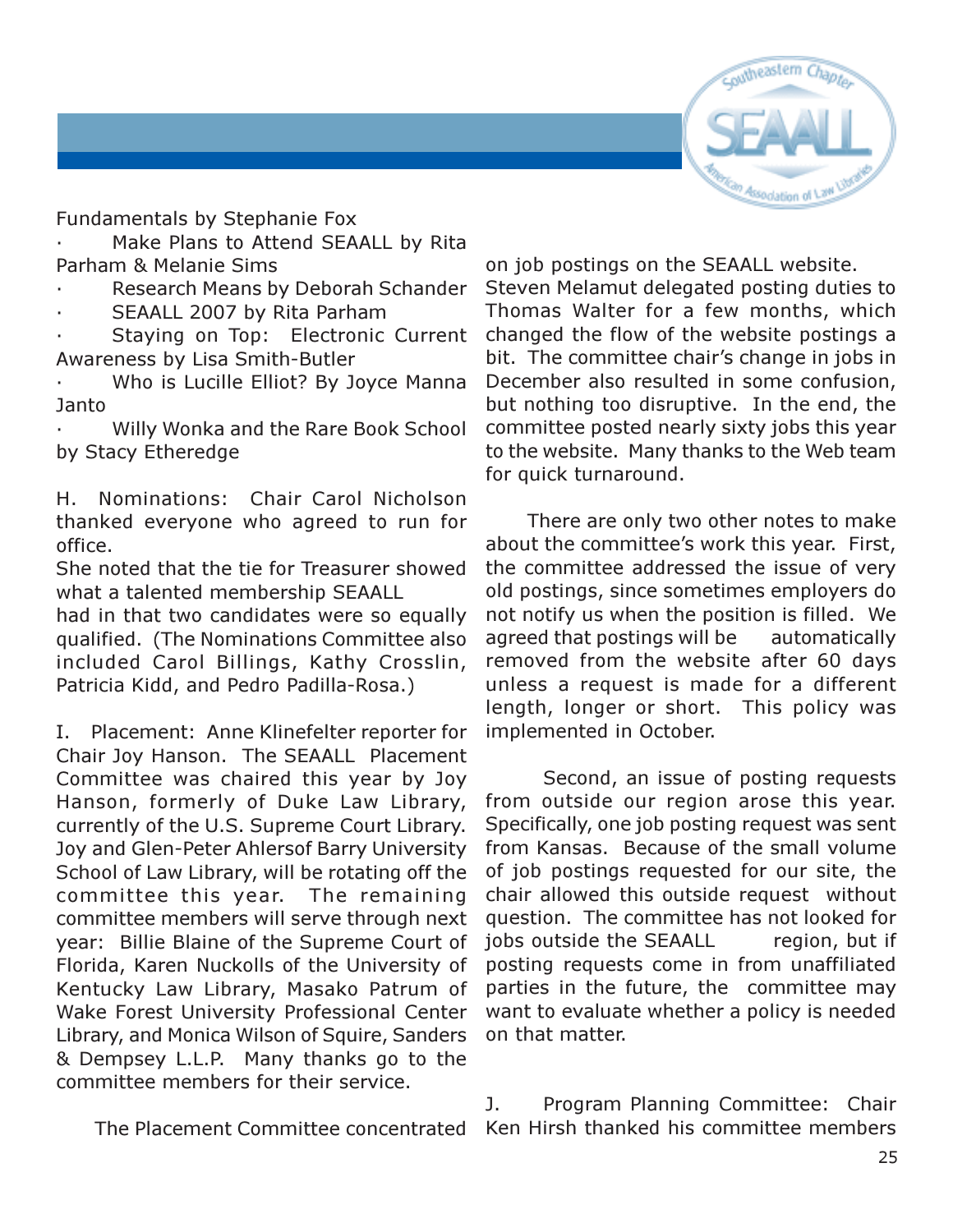

(Christine Ciambella, Tim Coggins, Charlene Cunniffe, Elaine Fenton, Jim Heller, Tim Lewis, Helen Walker, Sally Wiant, Tracy Woodard) Ken complimented Tim Coggins for a super institute and reported that there were 14 programs at this Baton Rouge meeting. There will be an open forum for the members this year. The evaluation form has been redesigned to be machine readable.

K. Scholarship Committee: Carol redemeyer for delivered this report for Joyce Manna Janto, Chair of the Scholarship Committee. Family obligations kept Ms. Janto from making the trip to Baton Rouge for the SEAALL meeting this year. Ms. Janto thanked all of the other members of the committee for their hard work through out the year: Lee Carnes, Emily Carr; Margaret Christiansen; Janet Hirt; Pedro Padilla-Rosa; Jennifer Sekula; and Denise Uzee.

The committee had four programs to administer this year. The first was the SEAALL Student Scholarship. This scholarship is intended for students within the SEAALL region to attend library school. Interestingly, applicants do not have to be SEAALL members at the time of application. A year's membership in SEAALL is included as part of the scholarship. This year there were 7 applicants for the student scholarships. The committee decided that rather than partially fund several applicants, the scholarships would be more meaningful if the committee fully funded a few. Acting on this decision, the committee awarded two student scholarships: one to Emily Janoski who is attending the University of Kentucky and the other to Cameron Gowan who is attending Catholic University.

The second program administered was the Lucile Elliott Scholarship. This scholarship is for any activity that will improve one's ability as a law librarian. Preference is given, however, for applicants who will use the money to attend the SEAALL meeting. In addition, the Lucile Elliott guidelines mandate that the committee award scholarships in a 70:30 ratio, favoring members who have belonged to SEAALL 5 years or less. This year Lucile Elliott Scholarships were awarded to: Jennifer Greig, Barry University School of Law, to attend the SEAALL meeting; Eric Krieger, student member, to attend the AALL meeting; Tara Lombardi, student member, to attend the AALL meeting and to take a library school class at LSU; Jennifer McKenna, North Carolina Supreme Court Library, to attend the SEAALL meeting; and Christine Sellers, Haynsworth, Sinkler, Boyd, P.A., to attend the SEAALL meeting.

The third program is the SEAALL CONELL Grant. This grant is to pay the CONELL expenses for a librarian whose home institution may be able to provide funding for the AALL Annual Meeting, but not for the extra expenses associated with CONELL. The grant covers the cost of CONELL, a hotel room for one night, and the CONELL Dutch Treat dinner. This year the CONELL grant was given to Pam Brannon of the University of Georgia.

The final program is the SEAALL AALL Registration Grant. This grant is also for a newer member who has never attended AALL before. The Grant provides for a full meeting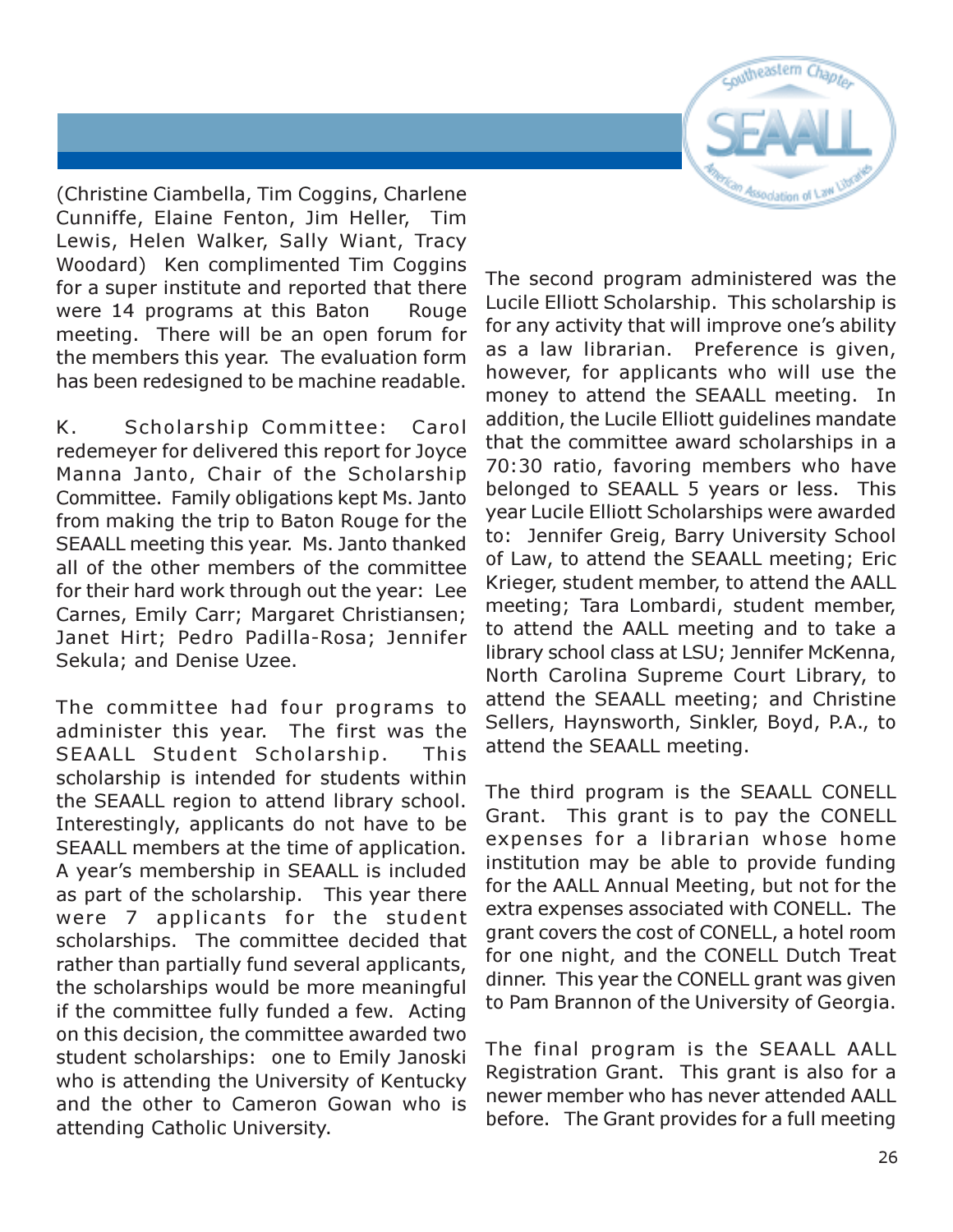

registration to the New Orleans meeting. We had no applications for this grant by the time of the original application deadline, thus the deadline was extended to April 30, 2007.

Carol Bredemeyer once again thanked all of Scholarship Committee members for their hard work all year long. And Joyce wished to thank Anne for appointing her chair of this ommittee and thus allowing her this wonderful opportunity. There is nothing quite as gratifying as giving away other people's money.

L. Service to SEAALL Award Committee: Carol Nicholson reported for Chair Joyce Manna Janto. (Pam Deemer was the other member of this committee.) Carol read the accomplishments and service contributions of this year's award winner who is Nancy Johnson, Law Librarian and Professor of Law at Georgia State University Law Library.

#### IV. Administrative Officer Reports

A. Archives: Anne Klinefelter reported for John Barden who stated there is really nothing new to report. SEAALL members probably know that SEAALL purchased archival materials for refoldering and reboxing the collection last year. All that is needed now is a block of time to accomplish the refoldering and reboxing! It is a priority goal for the coming academic year. As always, though, John requested that SEAALL officers remind past officers and committee chairs to forward their old files to the archives. Not much has been sent in over the past year. Outgoing officers and chairs may need a little nudge. All SEAALL records no longer serving a current need are welcome in the SEAALL archives. Send materials ready for deposit in the archives to:

> John R. Barden SEAALL Archives William Taylor Muse Law Library University of Richmond School of Law Richmond VA 23173

B. Database Manager: Ken Hirsh expressed thanks to Becky Wilson for all of her help with the database. There are 643 active and life members in the SEAALL database. The directory is now in PDF format. Past year's directories are also accessible.

C. Handbook: Anne Klinefelter reported for Laurel Brown. The transition between editors has been successfully made after overcoming some initial technical difficulties. The website version was updated earlier this year to reflect the changes approved by the membership in 2006. Both the full document and the individual sections are currently upto-date. Many thanks go to Thomas Walter for his help with this upload.

There were several spellings of Lucile Elliott's name in the Handbook and those have been corrected in the latest edition. Laurel will continue to make updates as they come in and make sure that they are posted to the SEAALL website in a timely manner. The Webmaster/Postmaster section needs specific attention as there are no details about this position. As we make the latest transition in committees, Laurel would appreciate any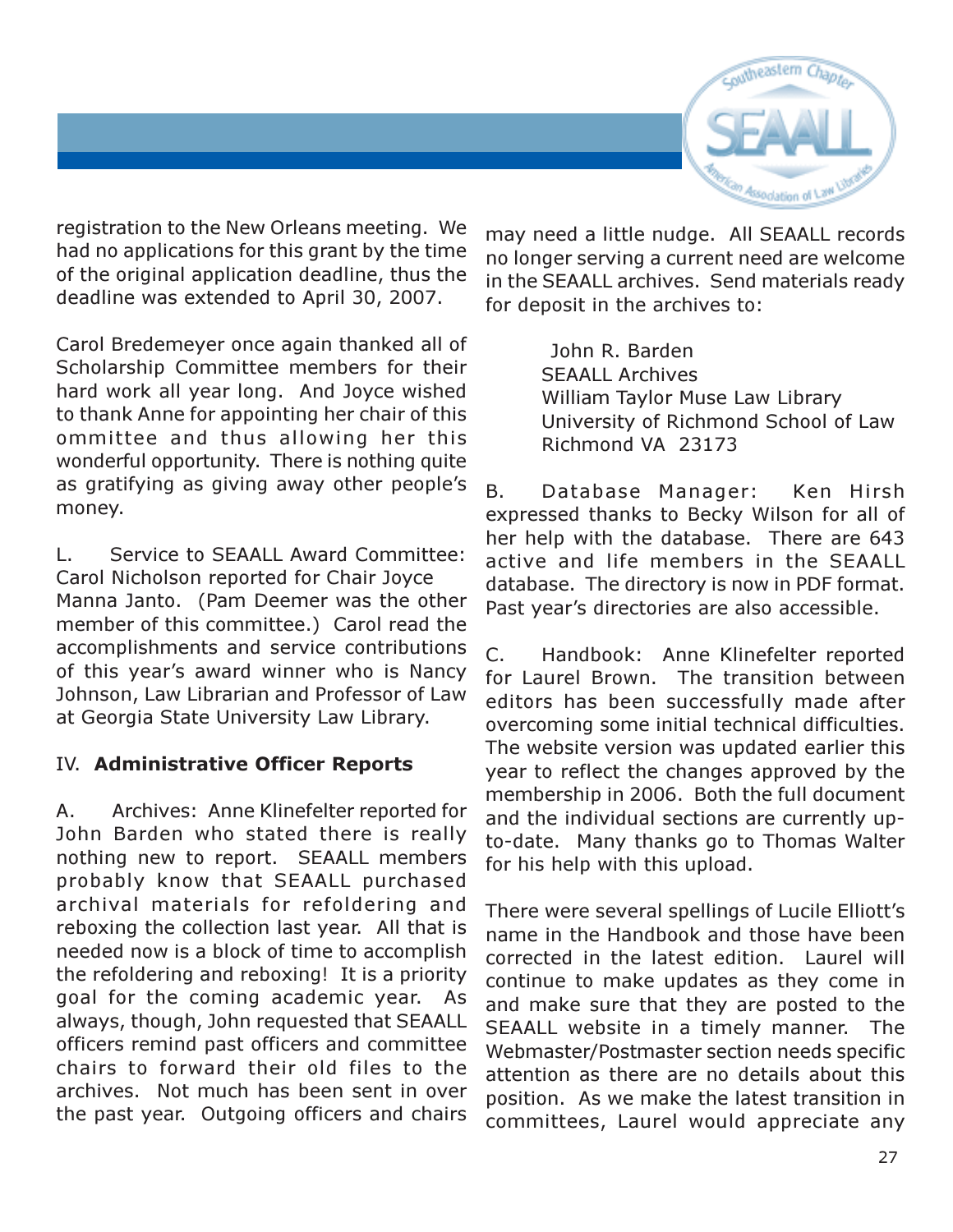

assistance from the appropriate committee members on additional updates needed at this time.

D. Discussion list: Anne Klinefelter reported for Paul Birch. The SEAALL-L Forum continues to run sturdily from its AALLNET.org home. Our "SEAALL members only" policy has worked well, owing in large part to Treasurer Jack Bissett's conscientious coordination. As coincidence would have it, today marked the first-ever transmission of "SEAALL-L spam," despite what seems to be maximally bullet-proof list security policies. Paul alerted AALLNET's Christopher Siwa; both Paul and Chris are hoping that the first ever spam message will prove to have been an anomaly.

E. Webmaster: Anne Klinefelter reported for Steve Melamut. The SEAALL website continued to receive a significant amount of traffic this past year. There were 5,280 visits to the site and 7,832 page views during the 11 month period from May 9, 2006 to April 8, 2007. Forty-four percent of these visitors were new while 56% had visited the site before; 39% of the site's visitors found the SEAALL website using a search engine. Although most of the visits were from people in the Eastern United States, the SEAALL website had visitors from as far away as Zurich, Switzerland and Seattle, Washington.

Special thanks are due to Thomas B. Walter from Mississippi College School of Law Library. He provided needed assistance and has helped maintain the site over the past year.

V. Old Business

Future SEAALL Annual meeting sites;

2008 in D.C., a joint meeting with LLSDC. Billie Jo Kaufman reported on plans for the meeting in 2008, which will be held in a new Westin Hotel in Alexandria. The hotel is three blocks from the King St. Metro and just steps from the Patent and Trademark Office. The cherry blossoms should be out during the meeting which is scheduled for March 27 to 29, 2008. Other members of the Local Arrangements Committee include Mike Pettit, Rhea Ballard-Thrower, and Elizabeth LeDoux. Billie Jo brought brochures for the members to read.

2009 in Athens, GA. Ann Puckett reported that the meeting hotel would be the Hilton Garden and the Classic Center would be the convention center. Various entertainments are being considered.

2010 in Williamsburg, VA. Jim Heller reported that the hotel would like guarantees for Saturday night.

VI. New Business

A. Vote on Tie-Breaking Procedure. Anne Klinefelter and Pam Deemer There is a tie in the race for Treasurer between Tim Lewis and Paula Tejeda. As there is no provision currently in our bylaws for resolution of a tie vote, the Executive Board is submitting for approval at the business meeting on April 13 the following proposed Amendment: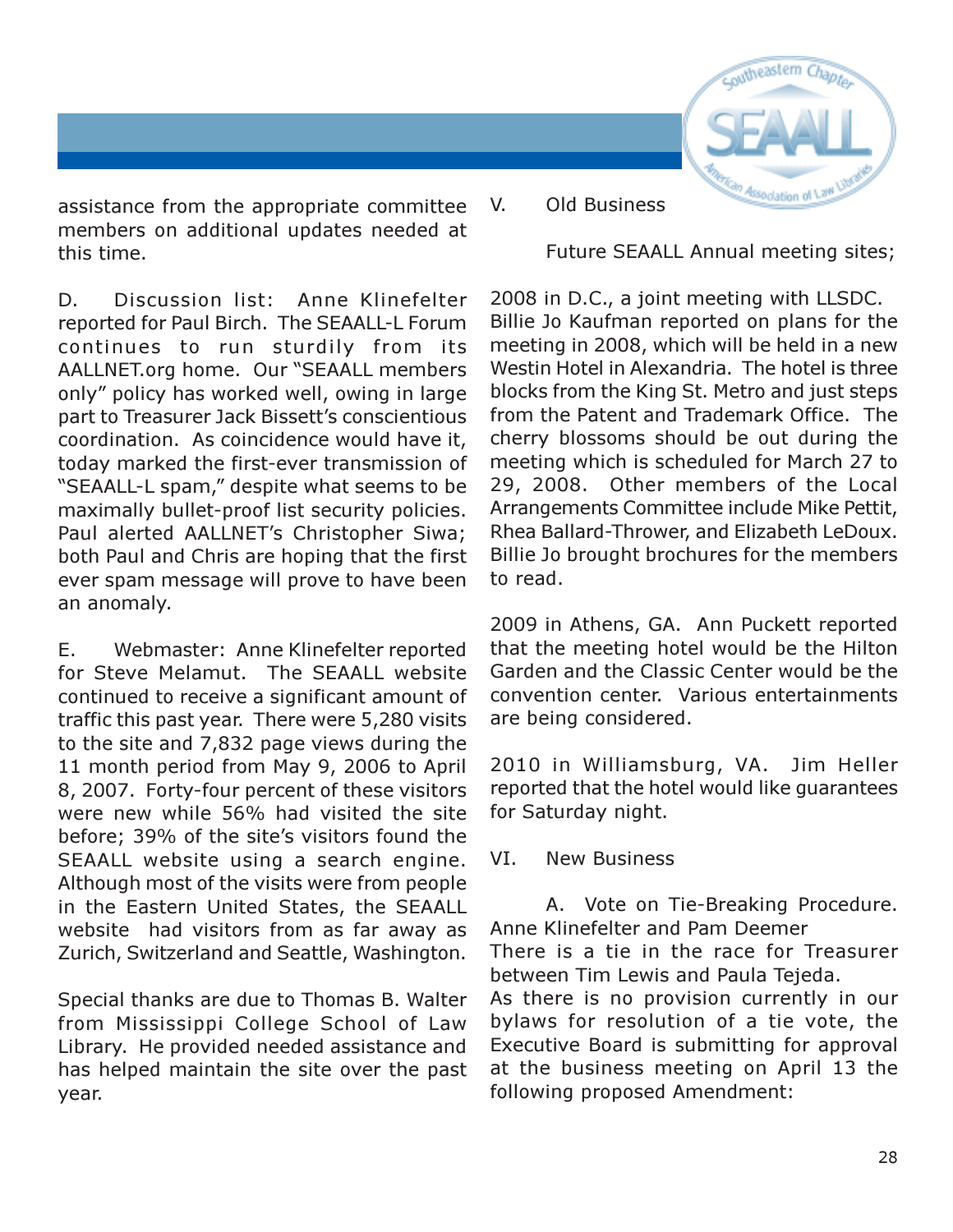

3. Article III, Section Two of the bylaws is amended by adding the following sentence:

"In the case of a tie vote, the winner shall be determined by lot conducted by one or more tellers, appointed by the President."

4. This method of breaking a tie shall be applied to any election that remains deadlocked at the adoption of this amendment.

The required thirty-day notice for a proposed bylaw change was met before the Baton Rouge Annual Meeting by emailing the language of the proposed amendment to the membership.

The amendment to the bylaws brought up for discussion. The choice of drawing lots was explained. Research had shown that this method for breaking a deadlock was commonly used by peer institutions. The language SEAALL is using comes from the AALL bylaws. A member asked why didn't the Board just flip a coin. The explanation was that the language of the amendment left the details of breaking the deadlock to the discretion of the President. The bylaws amendment was approved unanimously. Ismael Gullon and Sally Wiant volunteered to be the tellers. Ismael verified that there were five slips with Tim Lewis's name on them and five slips with Paula Tejeda's name on them. He refolded the slips and put them in a hat. Sally Wiant pulled Paula Tejeda's name out of the hat.

Paula Tejeda was declared the new SEAALL Treasurer for 2007-2009.

B. Other. Carol Billings next asked for volunteers to be revelers at the AALL Annual Meeting in New Orleans.

VII. Adjournment

Anne Klinefelter awarded incoming President Ken Hirsh a gavel for his Presidency. Ken thanked Anne most heartily for her "good decidering" and gave her a most beautiful book entitled Most Beautiful Libraries in the World to assist her as she decides how to renovate the Law Library at UNC-Chapel Hill.

Ken officially adjourned the meeting.

Respectfully submitted,

Sally Wambold SEAALL Secretary







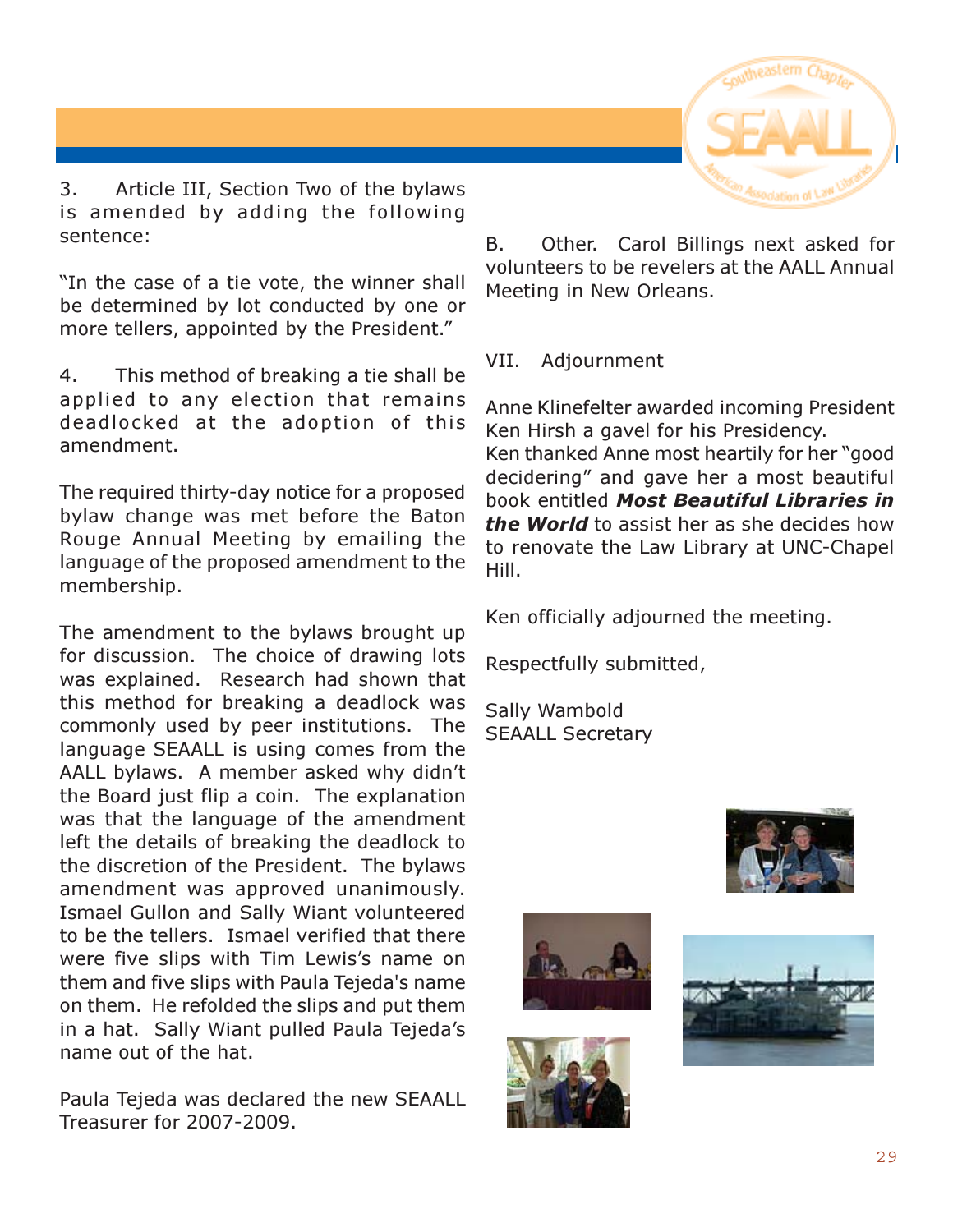# SEAALL COMMITTEES 2007-2008

Articles & Bylaws



# Kenneth J. Hirsch, Duke University School of Law ken@law.duke.edu 2009 Anne Klinefelter\*, Kathrine R.Everett Law Library, University of North Carolina at Chapel Hill klinefel@email.unc.edu 2008 Amy Osborne, University of Kentucky Law Library amyo@uky.edu 2010 Community Service Pam Deemer, Hugh F. MacMillan Law Library, Emory University libped@law.emory.edu 2009 Scott Deleve, University of Mississippi Law Library sdeleve@olemiss.edu 2008 DawnMartin "Marin" Dell, Florida State University Law Library

Stephanie Dooley, Kennedy & Covington sdooley@kennedycovington.com 2008

dd03d@fsu.edu 2008

Maureen Eggert, Wake Forest University Professional Center Library meggert@law.wfu.edu 2009 Margaret Hall, Kathrine R. Everett Law Library, University of North Carolina at Chapel Hill mfhall@email.unc.edu 2008

Susan Lewis-Somers, Pence Law Library, American University slewis@wcl.american.edu 2008

Sarah Mauldin, Chamberlin Hrdlikca sarah.mauldin@chamberlainlaw.com 2009

Jennier McLean, North Carolina Supreme Court Library jlm@sc.state.nc.us 2009

Donna Nixon\*, Duke University School of Law Library nixon@law.duke.edu 2008

Olivia L. Weeks, Campbell University Law Library weeks@webster.campbell.edu 2008

Ronald Wheeler, Georgia State University College of Law Library lawrew@langate.gsu.edu 2008

#### Education & Publications

Eric Kistler, Ehrhorn Law Library, Liberty University School of Law ekistler@liberty.edu 2009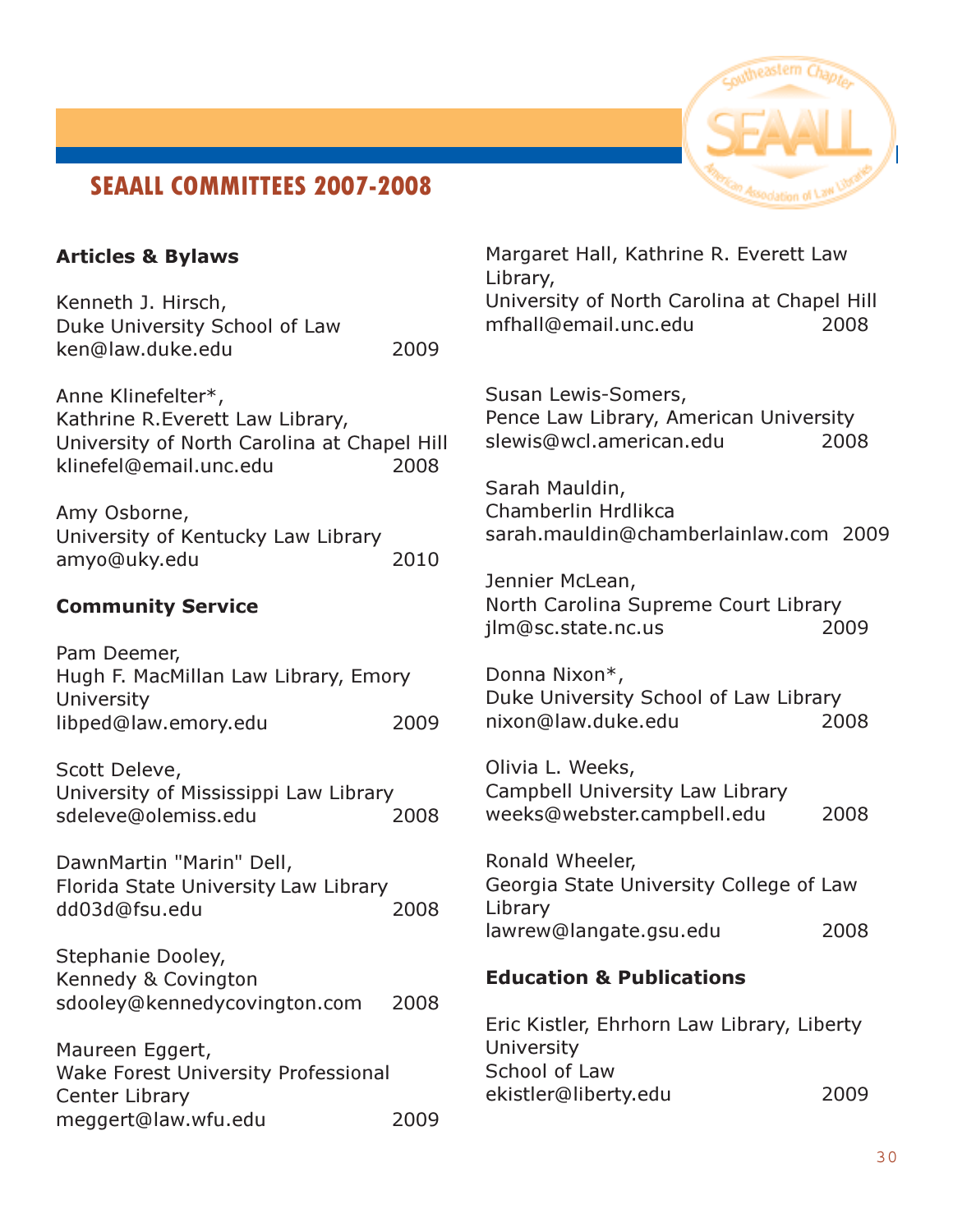

|                                 | 2008                                                                                                                                                                                                                                                                                                                                                                                                                                                                                                                                                                                                                                                                                                                                                          |
|---------------------------------|---------------------------------------------------------------------------------------------------------------------------------------------------------------------------------------------------------------------------------------------------------------------------------------------------------------------------------------------------------------------------------------------------------------------------------------------------------------------------------------------------------------------------------------------------------------------------------------------------------------------------------------------------------------------------------------------------------------------------------------------------------------|
|                                 |                                                                                                                                                                                                                                                                                                                                                                                                                                                                                                                                                                                                                                                                                                                                                               |
|                                 |                                                                                                                                                                                                                                                                                                                                                                                                                                                                                                                                                                                                                                                                                                                                                               |
|                                 |                                                                                                                                                                                                                                                                                                                                                                                                                                                                                                                                                                                                                                                                                                                                                               |
|                                 | 2008                                                                                                                                                                                                                                                                                                                                                                                                                                                                                                                                                                                                                                                                                                                                                          |
|                                 |                                                                                                                                                                                                                                                                                                                                                                                                                                                                                                                                                                                                                                                                                                                                                               |
|                                 |                                                                                                                                                                                                                                                                                                                                                                                                                                                                                                                                                                                                                                                                                                                                                               |
|                                 |                                                                                                                                                                                                                                                                                                                                                                                                                                                                                                                                                                                                                                                                                                                                                               |
|                                 | 2008                                                                                                                                                                                                                                                                                                                                                                                                                                                                                                                                                                                                                                                                                                                                                          |
|                                 |                                                                                                                                                                                                                                                                                                                                                                                                                                                                                                                                                                                                                                                                                                                                                               |
|                                 |                                                                                                                                                                                                                                                                                                                                                                                                                                                                                                                                                                                                                                                                                                                                                               |
|                                 |                                                                                                                                                                                                                                                                                                                                                                                                                                                                                                                                                                                                                                                                                                                                                               |
|                                 | 2008                                                                                                                                                                                                                                                                                                                                                                                                                                                                                                                                                                                                                                                                                                                                                          |
|                                 |                                                                                                                                                                                                                                                                                                                                                                                                                                                                                                                                                                                                                                                                                                                                                               |
|                                 |                                                                                                                                                                                                                                                                                                                                                                                                                                                                                                                                                                                                                                                                                                                                                               |
|                                 |                                                                                                                                                                                                                                                                                                                                                                                                                                                                                                                                                                                                                                                                                                                                                               |
| bkaufman@wcl.american.edu       | 2008                                                                                                                                                                                                                                                                                                                                                                                                                                                                                                                                                                                                                                                                                                                                                          |
|                                 |                                                                                                                                                                                                                                                                                                                                                                                                                                                                                                                                                                                                                                                                                                                                                               |
| David Lowe, Bounds Law Library, |                                                                                                                                                                                                                                                                                                                                                                                                                                                                                                                                                                                                                                                                                                                                                               |
|                                 |                                                                                                                                                                                                                                                                                                                                                                                                                                                                                                                                                                                                                                                                                                                                                               |
|                                 |                                                                                                                                                                                                                                                                                                                                                                                                                                                                                                                                                                                                                                                                                                                                                               |
|                                 | 2008                                                                                                                                                                                                                                                                                                                                                                                                                                                                                                                                                                                                                                                                                                                                                          |
|                                 |                                                                                                                                                                                                                                                                                                                                                                                                                                                                                                                                                                                                                                                                                                                                                               |
|                                 |                                                                                                                                                                                                                                                                                                                                                                                                                                                                                                                                                                                                                                                                                                                                                               |
|                                 |                                                                                                                                                                                                                                                                                                                                                                                                                                                                                                                                                                                                                                                                                                                                                               |
|                                 | 2009                                                                                                                                                                                                                                                                                                                                                                                                                                                                                                                                                                                                                                                                                                                                                          |
|                                 |                                                                                                                                                                                                                                                                                                                                                                                                                                                                                                                                                                                                                                                                                                                                                               |
|                                 |                                                                                                                                                                                                                                                                                                                                                                                                                                                                                                                                                                                                                                                                                                                                                               |
|                                 | 2008                                                                                                                                                                                                                                                                                                                                                                                                                                                                                                                                                                                                                                                                                                                                                          |
|                                 |                                                                                                                                                                                                                                                                                                                                                                                                                                                                                                                                                                                                                                                                                                                                                               |
|                                 |                                                                                                                                                                                                                                                                                                                                                                                                                                                                                                                                                                                                                                                                                                                                                               |
|                                 |                                                                                                                                                                                                                                                                                                                                                                                                                                                                                                                                                                                                                                                                                                                                                               |
|                                 |                                                                                                                                                                                                                                                                                                                                                                                                                                                                                                                                                                                                                                                                                                                                                               |
| linda.tesar@law.vanderbilt.edu  | 2008                                                                                                                                                                                                                                                                                                                                                                                                                                                                                                                                                                                                                                                                                                                                                          |
|                                 | Helane Davis,<br>University of Kentucky Law Library<br>hdavi4@email.uky.edu<br>Dionne M. Dockendorf,<br>Virginia State Law Library<br>ddockendorf@courts.state.va.us<br>Kevin Fredette,<br>West Virginia University Law Library<br>kfredett@wvu.edu<br>Brian Huddleston,<br>Loyola University of New Orleans<br>School of Law Library<br>bhuddle@loyno.edu<br>Billie Jo Kaufman, Pence Law Library,<br><b>American University</b><br>University of<br>Alabama School of Law<br>dlowe@law.ua.edu<br>Julie Noland,<br>Campbell University School of Law Library<br>noland@law.campbell.edu<br>Christine L. Sellers*,<br>Haynsworth Sinkler Boyd<br>csellers@hsblawfirm.com<br>Linda Tesar,<br>Alyne Queener Massey Law Library,<br><b>Vanderbilt University</b> |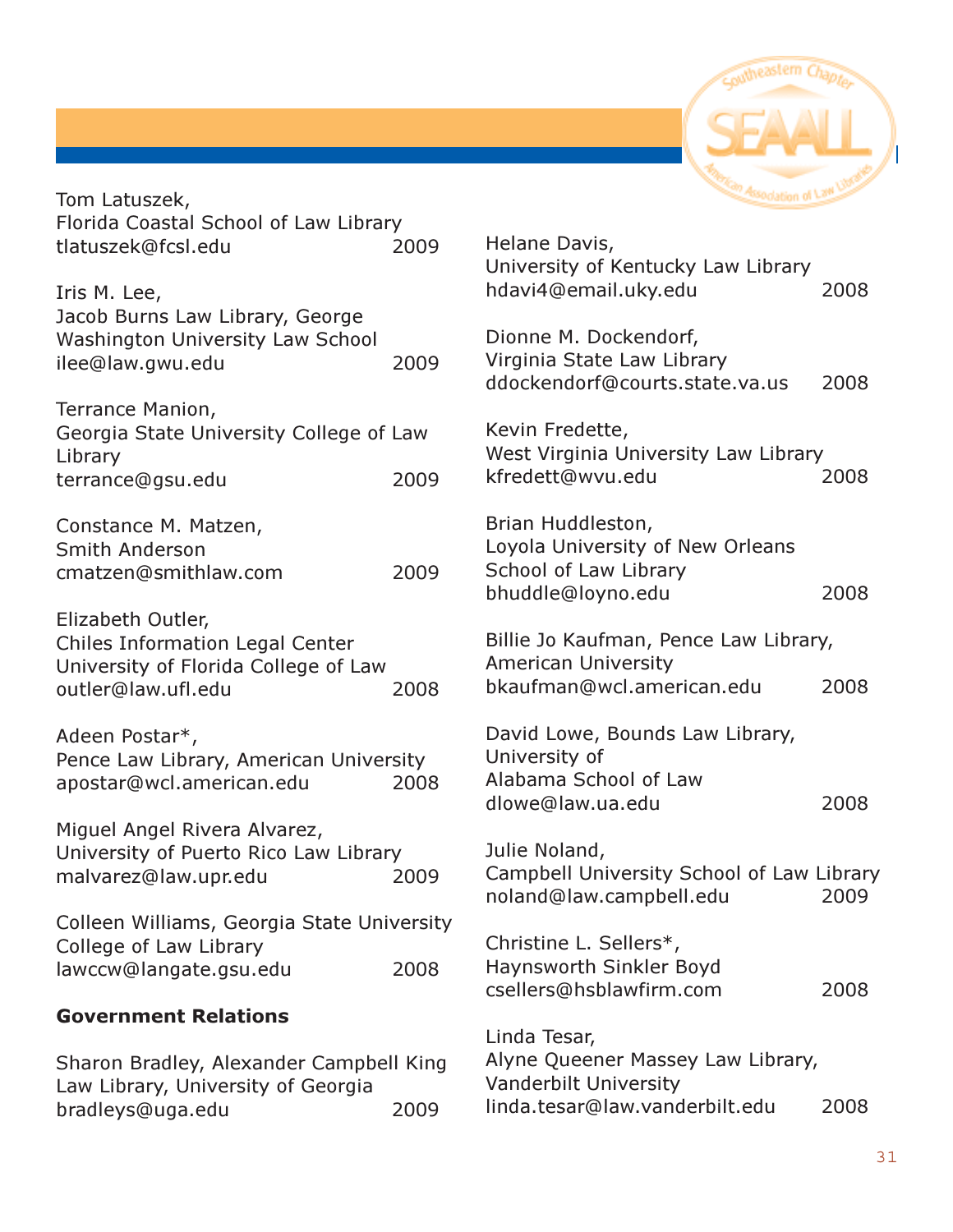#### Local Arrangements/DC

Rhea Ballard-Thrower\*, Howard University Law Library rballard@law.howard.edu 2008

Billie Jo Kaufman\*, Pence Law Library, American University bkaufman@wcl.american.edu 2008

#### Local Arrangements/Athens

Anne Puckett\*, Alexander Kimg Campbell Law Library University of Georgia apuckett@uga.edu 2009

#### Membership

Shyama Agrawal, Duke University School of Law agrawal@law.duke.edu 2008 Timothy P. Chinaris, Jones School of Law Library,

Faulkner University tchinaris@faulkner.edu 2008 Margaret L. Christiansen, Regent University Law Library margchr@regent.edu 2009 Penny Gibson,

Bounds Law Library, University of Alabama pgibson@law.ua.edu 2009



Edward T. Hart\*, Chiles Information Legal Center, University of Florida School of Law hart@law.ufl.edu 2008

Rebekah Maxwell, Cole Kareish Law Library, University of South Carolina maxwell@law.lsc.edu 2009

Mary Jane Slipsky, NelsonMullins maryjane.slipsky@nelsonmullins.com 2008

Linda Sobey, Florida A&M University College of Law Library linda.sobey@famu.edu 2008

Dee Wood, University of Kentucky Law Library dwood@email.uky.edu 2009

#### **Newsletter**

Laurel Brown, Parker Poe laurelbrown@parkerpoe.com 2008

Stacy A. Etheredge, C oleman Kareish Law Library, University of South Carolina etheredg@law.sc.edu 2008

Chris G. Hudson, Hugh F. MacMillan Law Library, Emory **University** cghudso@law.emory.edu 2009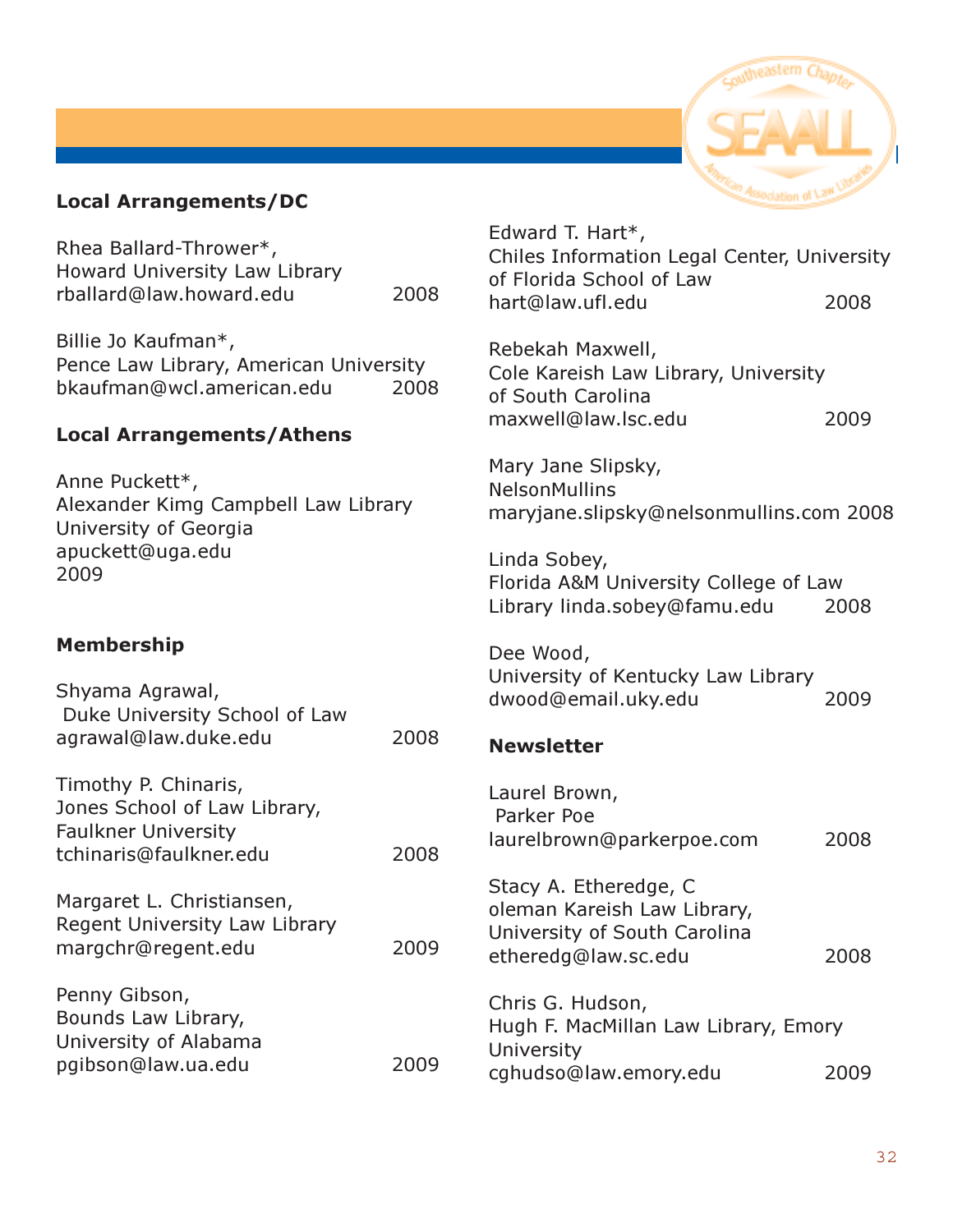

| Stacey A. Lane,<br>University of Mississippi Law Library<br>salane@olemiss.edu<br>Steven J. Melamut,                        | 2008 | Joyce<br>Willia<br>Unive<br>jjanto      |
|-----------------------------------------------------------------------------------------------------------------------------|------|-----------------------------------------|
| Kathrine R. Everett Law Library,<br>University of North Carolina at Chapel Hill<br>melamut@email.unc.edu                    | 2008 | Pedro<br>Unive<br>ppadi                 |
| Nichelle Perry,<br>Kathrine R. Everett Law Library,<br>University of North Carolina at Chapel Hill<br>njperry@email.unc.edu | 2008 | Gordo<br>Sol B<br>of Lay<br>gruss       |
| Justine Roach,<br><b>New Hanover County</b><br>jroach@nhcgov.com                                                            | 2009 | Place                                   |
| Carolyn T. Santanella,<br><b>Smith Moore</b><br>smithmoorelaw.com                                                           | 2008 | <b>Billie</b><br><b>Supre</b><br>blaine |
| Lisa Smith-Butler*,<br>Law Library & Technology Center<br>Nova Southeastern University                                      |      | W. Ro<br>Jone:<br>Unive<br>rfarm        |
| smith-butlerl@nsu.law.nova.edu<br><b>Nominating</b>                                                                         | 2008 | Sarah<br>Cham<br>sarah                  |
| Georgia Chadwick,<br>Law Library of Louisana<br>gchadwick@lasc.org                                                          | 2008 | Karer<br>Unive<br>kanu                  |
| Charles J. Condon,<br>Appalachian School of Law Library<br>ccondon@asl.edu                                                  | 2008 | Masal<br>Wake<br>Cente<br>patru         |

| Joyce Manna Janto,<br>William Taylor Muse Law Library,<br>University of Richmond School of Law<br>jjanto@richmond.edu | 2008 |
|-----------------------------------------------------------------------------------------------------------------------|------|
| Pedro A. Padilla-Rosa*,<br>University of Puerto Rico Law Library<br>ppadilla@law.upr.edu                              | 2008 |
| Gordon Russell,<br>Sol Blatt Jr. Law Library, Charleston School<br>of Law<br>grussell@charlestonlaw.org               | 2008 |
| <b>Placement</b>                                                                                                      |      |
| Billie J. Blaine,<br>Supreme Court of Florida Law Library<br>blaineb@flcourts.org                                     | 2008 |
| W. Robert Farmer,<br>Jones School of Law Library Faulkner<br><b>University</b>                                        |      |
| rfarmer@faulkner.edu                                                                                                  | 2009 |
|                                                                                                                       |      |

h Mauldin, nberlain Hrdlicka sarah.mauldin@chamberlainlaw.com 2009

n Nuckolls, ersity of Kentucky Law Library ck2@email.uky.edu 2008

ko Patrum, Forest University Professional er Library patrumm@wfu.edu 2008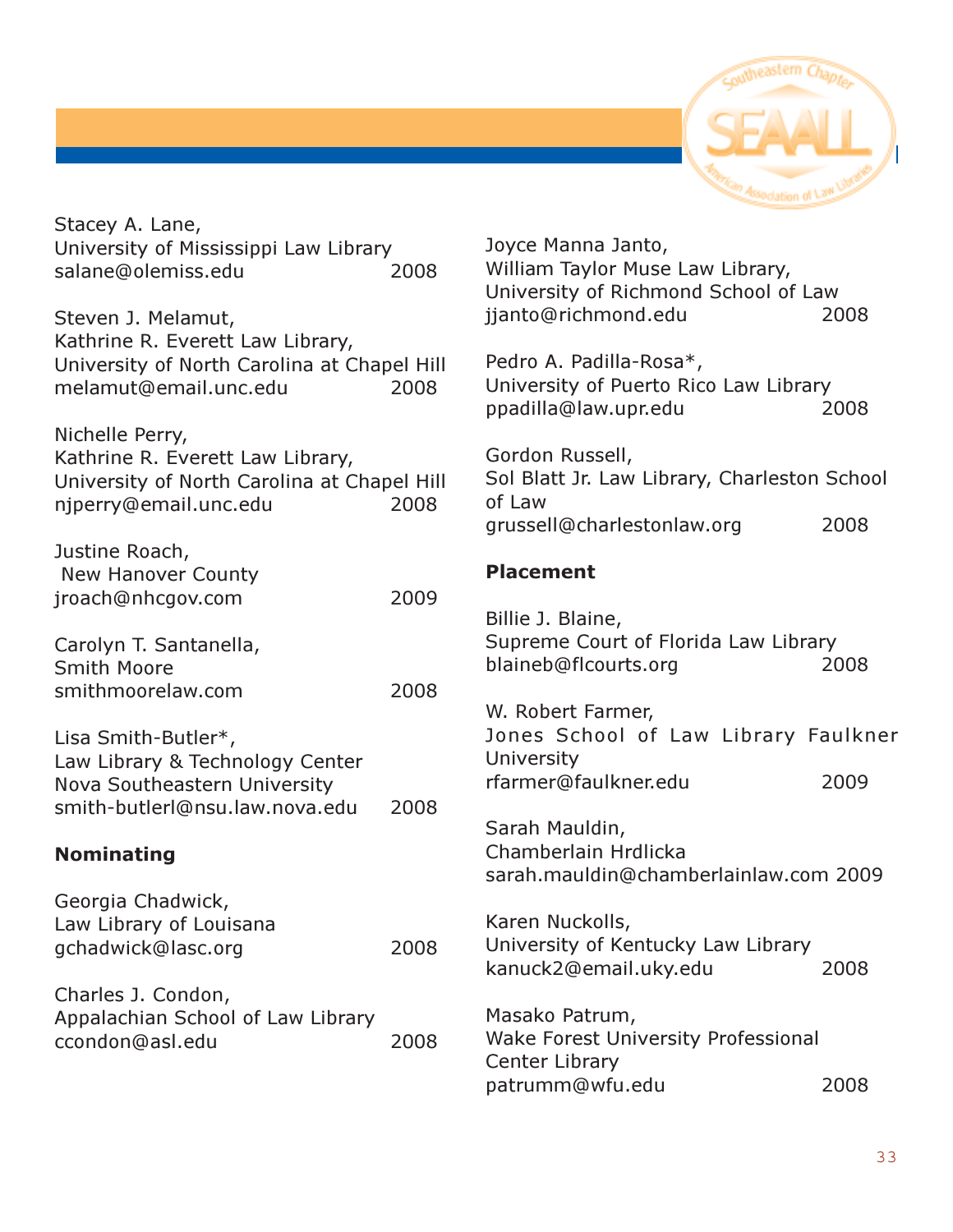#### Program



| Maureen Eggert,                                                                               |      |                                                                                |      |  |
|-----------------------------------------------------------------------------------------------|------|--------------------------------------------------------------------------------|------|--|
| Wake Forest University Professional Center<br>Library                                         |      | Sally Wiant,<br>Washington & Lee University School of Law                      |      |  |
| meggert@law.wfu.edu                                                                           | 2009 | Library<br>wiants@wlu.edu                                                      | 2008 |  |
| Elaine P. Fenton,<br>11th Circuit Court of Appeals<br>Elaine_Fenton@ca11.uscourts.gov<br>2008 |      | <b>Scholarship</b><br>Donna K. Bausch,                                         |      |  |
| Ishmael Gullon, Furman Smith Law Library,<br>Mercer University gullon_i@mercer.edu            |      | Norfolk Law Library<br>dbausch@norfolklawlibrary.org                           | 2009 |  |
| 2009                                                                                          |      | Marie Summerlin Hamm,<br>Regent University Law Library                         |      |  |
| Iris M. Lee, Jacob Burns Law Library,<br>George WashingtonUniversity Law Scholl               |      | mariham@regent.edu                                                             | 2009 |  |
| ilee@law.gwu.edu                                                                              | 2009 | James S. Heller, Marshall-Wythe Law Library<br>College of William and Mary     |      |  |
| Tim Lewis,                                                                                    |      | heller@wm.edu                                                                  | 2009 |  |
| Alabama State Law Library<br>director@alalinc.net                                             | 2008 | Janet Hirt,<br>Alyne Queener Massey Law Library,                               |      |  |
| Donna Nixon,<br>Duke University School of Law<br>nixon@law.duke.edu                           | 2009 | Vanderbilt University<br>janet.hirt@law.vanderbilt.edu                         | 2008 |  |
| Amy Osborne*,                                                                                 |      | Ray Lytle,<br>Barry University Dwayne O. Andreas Law                           |      |  |
| University of Kentucky Law Library<br>amyo@uky.edu                                            | 2008 | Library<br>rlytle@mail.barry.edu                                               | 2009 |  |
| Susan Skyzinski,<br><b>Greenberg Traurig</b><br>Skyzinskis@gtlaw.com                          | 2009 | Nichell Perr,<br>North Carolina Central University<br>School of Law Library    |      |  |
| Ronald Wheeler,                                                                               |      | nperry@nccu.edu                                                                | 2009 |  |
| Georgia State University College of Law<br>Library<br>lawrew@langate.gsu.edu                  | 2009 | Jennifer Sekula*,<br>Marshall-Wythe Law Library College of<br>William and Mary |      |  |
|                                                                                               |      | jeseku@wm.edu                                                                  | 2008 |  |